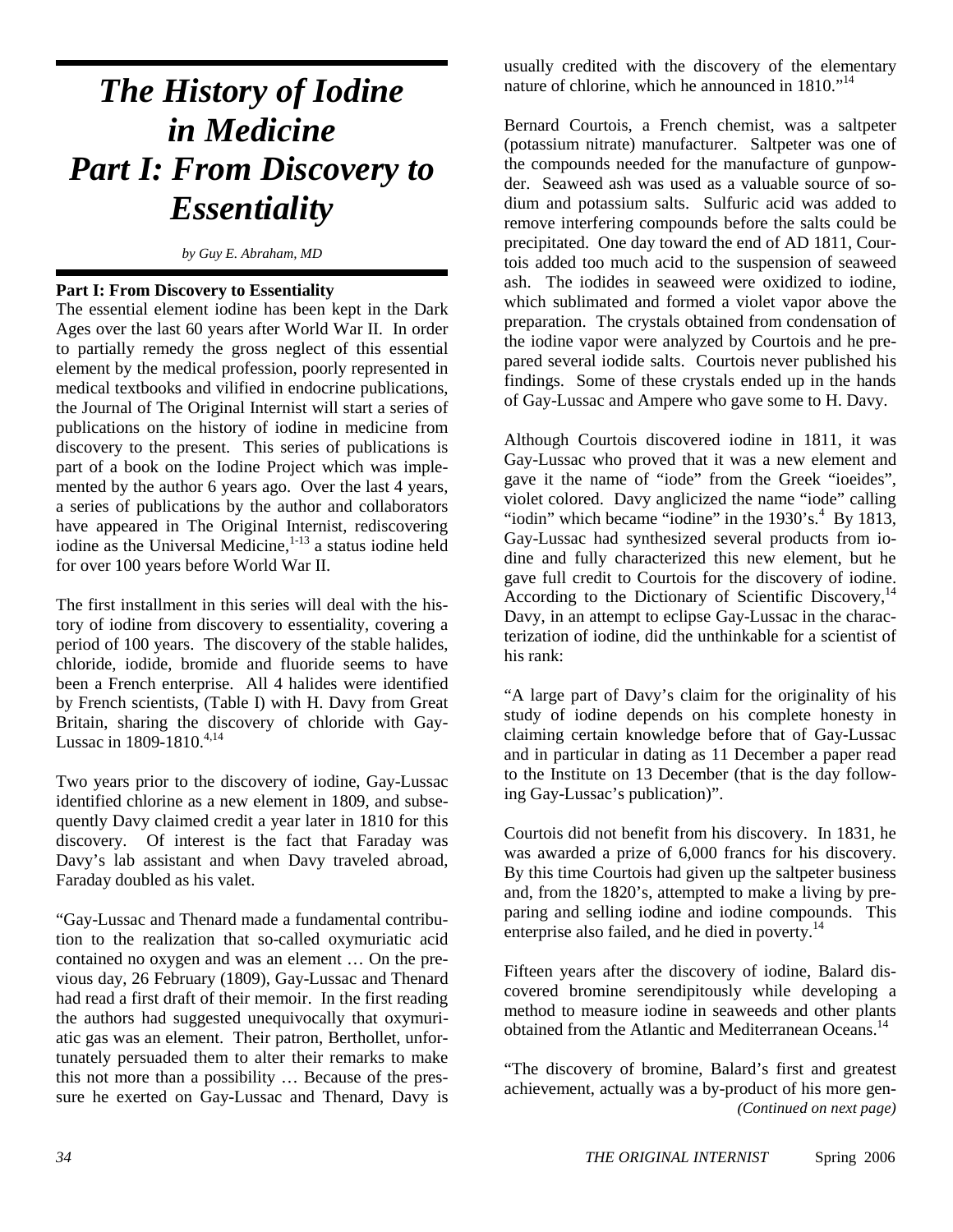eral chemical investigations of the sea and its life forms. In the course of his studies, Balard devised a reliable test for the presence of iodine, the content of which he was determining in plants taken from the Atlantic and the Mediterranean. Chlorine water was added to the test solution, to which starch and sulfuric acid had already been added. The iodine was manifested by its characteristic blue color at the interface of the test solution and the chlorine water. Then Balard noticed that, in some samples, above the blue layer there appeared a yelloworange layer, which had its own characteristic odor. He isolated the substance causing the yellow color, which proved to be a red liquid."

Although the names of the two previous halogens were based on their colors, chloros = greenish yellow for chlorine; and ioeides = violet colored for iodine, Balard did not choose the red color of liquid bromine but the odor instead, and obviously not a pleasant one, since the Greek word "bromos" means stench. As a side note, "spontaneous generation" iconoclast Louis Pasteur who left his name to "Pasteurization" was a student of Balard.

Some 60 years after the discovery of bromine, Moissan survived long enough to characterize the last stable halogen fluorine in 1886. Moissan received the Nobel Price for chemistry in 1906. Fluorine derives its name from "flux". The isolation of fluorine was a life-threatening endeavor and many scientists were maimed and killed trying to accomplish this feat. Fluorine is the most reactive of all the elements.

Only eight years after the discovery of iodine from seaweed, a Swiss physician, J.F. Coindet who previously used burnt sponge and seaweed successfully for the treatment of goiter, reasoned that iodine could be the active ingredient in seaweed. In 1819, he tested tincture of iodine at 250 mg/day, in 150 goiter patients with great success. He could reduce significantly the size of goiter within a week. He published his results in 1820.<sup>15</sup>

During the early 1850's, Chatin<sup>16,17</sup> studied the relationship between the prevalence of goiter and the concentrations of iodide in the soil, water and food supplies of different localities. He also studied the effect of iodine supplementation on endemic of goiter. He made the following observations: 1) goiter and cretinism are rare in localities which are rich in iodine; 2) they do occur frequently, however, in localities which are poor in iodine; 3) iodine supplementation is a specific preventative of goiter.

Between 1891 and 1892, a series of publications appeared in the British Medical Journal, reporting for the

first time the effective use of thyroid extracts both parentally and orally in patients with hypothyroidism  $18\frac{1}{20}$ . In 1895, Bauman  $21$  detected high concentrations of iodine in the thyroid gland and proposed that the active ingredient in the thyroid extracts contains iodine.

By the time Bauman identified large concentrations of iodine in the thyroid gland in 1895, pharmaceutical and apothecary preparations containing iodine, excluding thyroid extracts, were widely used as a panacea for all human ills. To quote Kelley  $22$ :

"In the first flush of enthusiasm for the newcomer, physicians and surgeons tested it and tried it for every conceivable pathological condition. The variety of diseases for which iodine was prescribed in the early years in astonishing – paralysis., chorea, scrofula, lacrimal fistula, deafness, distortions of the spine, hip-joint disease, syphilis, acute inflammation, gout, gangrene, dropsy, carbuncles, whitlow, chilblains, burns, scalds, lupus, croup, catarrh, asthma, ulcers, and bronchitis – to mention only a few. Indeed, tincture of iodine, iodoform, or one of the iodides, was applied to almost every case that resisted the ordinary routine of practice; and between 1820 and 1840 there appeared a remarkable series of essays and monographs testifying to the extraordinary benefits to be achieved by this new and potent remedy."

Unfortunately, these monographs disappeared from U.S. medical libraries. It is now very difficult to review the true history of iodine in medicine in extenso without access to these publications. Some 50 years ago, Nobel laureate Albert Szent Györgyi, the physician who discovered Vitamin C in 1928 and who was a medical student in the early 1900's, wrote  $23$ :

"When I was a medical student, iodine in the form of KI was the universal medicine. Nobody knew what it did, but it did something and did something good. We students used to sum up the situation in this little rhyme:

If ye don't know where, what, and why Prescribe ye then K and I.

Our medical predecessors, possessing very few and crude instruments only, had to make use of two given by nature (the use of which has since gone out of fashion): eyes and brains. They were keen observers and the universal application of iodide might have been not without foundation."

The phenomenal growth of iodine containing products, from 10 preparations listed in the pharmacopoeias in *(Continued on next page)*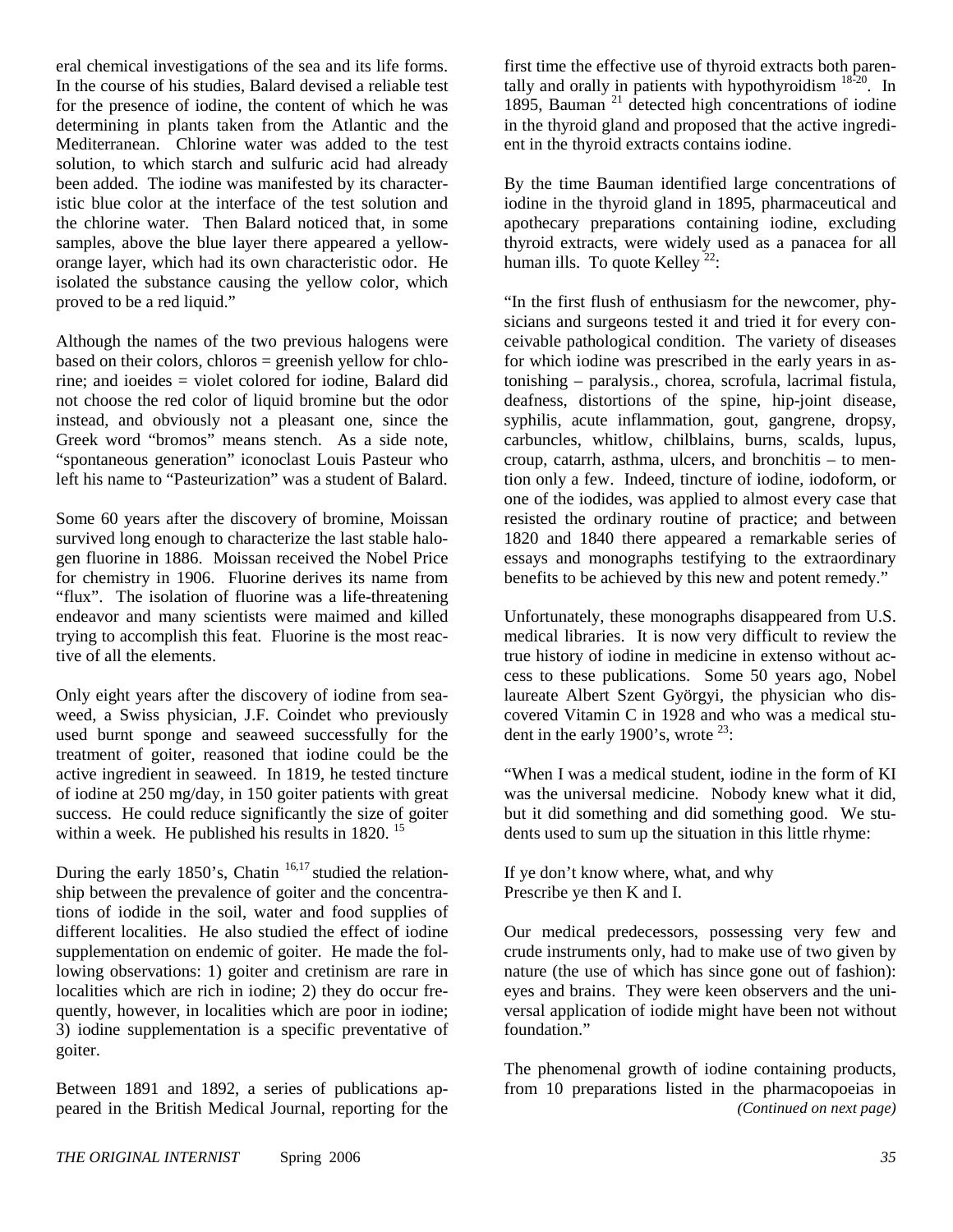1851 to 1,700 approved pharmacopoeial names assigned to iodine-containing products in 1956, is compelling evidence for the widespread applications of iodine in medicine  $^{22}$ :

"In the Great Exhibition at the Crystal Palace in Hyde Park in May 1851 iodine and iodine compounds were publicly shown for the first time by ten pharmaceutical firms, … by 1890, to choose a date at random, the 6th edition of Martindale's Extra Pharmacopoeia sponsored 30 medicaments derived from iodine; the 'Iodine Centenary Volume' compiled by 'The Prescriber' in 1914 mentions 45 iodine preparations; by 1928 'Martindale' had extended its coverage to 128 iodine items: and, in an International Index published in 1956, and devoted exclusively to iodine pharmaceuticals, no less than 1,700 approved pharmacopoeial names, proprietary names, synonyms, and alternative designations are alphabetically listed."

By the early 1900's iodine was well established in medical and surgical practices, as described in the Encyclopedia Britannica 11th Edition published in 1910-1911  $^{24}$ . In Volume XIV, under iodine, on page 725-726, one reads:

"In medicine iodine is frequently applied externally as a counterirritant, having powerful antiseptic properties. In the form of certain salts iodine is very widely used, for internal administration in medicine and in the treatment of many conditions usually classed as surgical, such as the bone manifestations of tertiary syphilis. The most commonly used salt is the iodide of potassium; the iodides of sodium and ammonium are almost as frequently employed, and those of calcium and strontium are in occasional use. The usual doses of these salts are from five to thirty grains or more. (For the reader's information, one grain is approximately 60 mg. Therefore, the daily therapeutic dose was from 300 mg to 1800 mg iodide). Their pharmacological action is as obscure as their effects in certain diseased conditions are consistently brilliant and unexampled. Our ignorance of their mode of action is cloaked by the term deobstruent, which implies that they possess the power of driving out impurities from the blood and tissues. Most notably is this the case with the poisonous products of syphilis. In its tertiary stages-and also earlier-this disease yields in the most rapid and unmistakable fashion to iodides; so much so that the administration of these salts is at present (For the reader's information, this was written in early 1900) the best means of determining whether, for instance, a cranial tumour be syphilitic or not. No surgeon would think of operating on such a case until iodides had been freely administered and, by failing to cure, had proved the disease to be non-syphilitic. Another instance of the deobstruent power – "alterative," it was formerly termed – is seen in the case of chronic lead poisoning. The essential part of the medicinal treatment of this condition is the administration of iodides, which are able to decompose the insoluble albuminates of lead which have become locked up in the tissues, rapidly causing their degeneration, and to cause the excretion of the poisonous metal by means of the intestine and the kidneys. The following is a list of the principal conditions in which iodides are recognized to be of definite value: metallic poisonings, as by lead and mercury, asthma, aneurism, arteriosclerosis, angina pectoris, gout, goiter, syphilis, haemophilia, Bright's disease (nephritis) and bronchitis."

In a monograph published in 1940 by the Harvard University press, reviewing the history of iodine in medicine with 588 references, the author, William Thomas Salter  $25$  expressed his amazement at the surprisingly good results obtained with iodide in tertiary luetic (luetic means syphilitic) lesions and arteriosclerosis using daily amounts of gms of iodide for long periods of time and without any evidence of complications.

"After the discovery of iodine by Courtois in 1811, there was a great vogue for iodine therapy. … Likewise, in the 1820's it was first introduced in the treatment of syphilis, and that use of the medication has continued since. It still is employed in the treatment of various granulomata such as actinomycosis, blastinomycosis, and odd skin disturbances like lupus erythematosus. Occasionally, even today, a gumma is found and the response of such a tertiary luetic lesion to iodide therapy is very surprising, … The dosage used in these disturbances is often very high. Doses of several grams a day have not infrequently been administered for considerable periods. … This form of therapy, however, still remains important in the treatment of sclerotic lesions of the aorta due to syphilis, and has even been used over long periods for the treatment of generalized arteriosclerosis. One cannot help wondering what complication such therapy may produce in the endocrine system, but there is available no very clear-cut evidence of manifest endocrinopathy due to these heroic doses of iodine."

In the same year Salter's monograph on iodine was released by The Harvard Medical Press <sup>25</sup>, Radish and Perloff <sup>26</sup> published in the Journal Endocrinology a manuscript entitled "The medical treatment of hyperthyroidism". The two medical treatment modalities used at that time were iodine alone and x-ray irradiation of the thyroid gland, with iodine alone being by far the most common approach.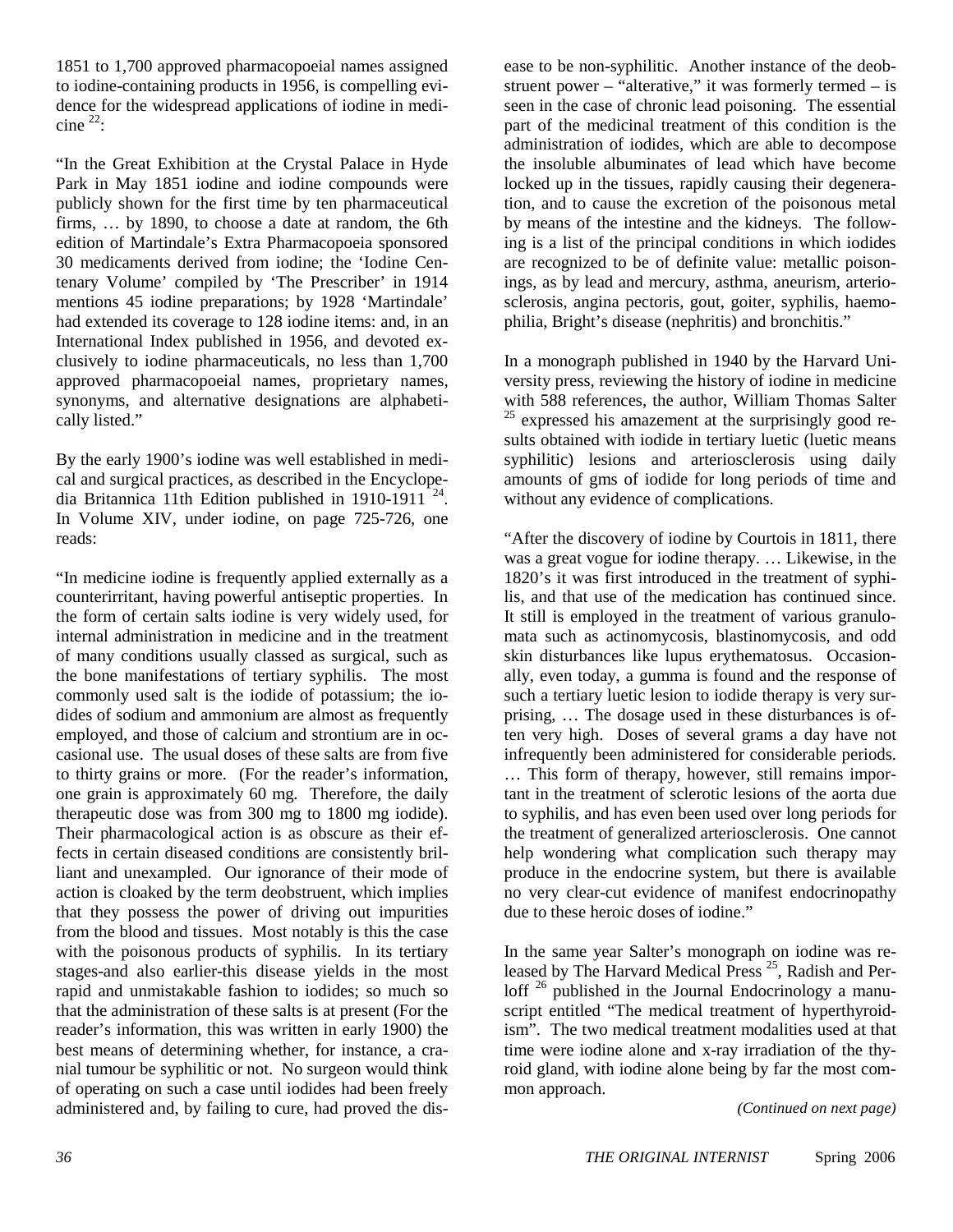In the early 1900's, Professor Kocher came on the scene and had an adverse iodophobic effect on the treatment of hyperthyroidism. Professor Theodore Kocher carried a lot of weight, being the recipient of the Nobel Prize in Medicine and Physiology in 1909 for his work on "thyroid surgery", the only Nobel Prize assigned to research on the thyroid gland. The year after Kocher received the Nobel price, he reported that he suffered from hyperthyroidism following ingestion of iodide. Kocher then became the most famous medicoiodophobe in medical history. He was against the use of iodine/iodide for all forms of hyperthyroidism<sup>4</sup>.

Whether Kocher suffered from Iodophobia Vera, true iodophobia, when the physician, although misguided, is sincere; or Iodophobiae Simulatio, that is simulated iodophobia with intent to deceive, remains a mystery. The timing was perfect. The Nobel Prize gave world recognition to Kocher who did not waist any time to use his fame in the promotion of iodophobia. Radish and Perloff commented:

"The relationship between iodine and the thyroid gland, particularly as regards function, was recognized as early as the beginning of the last century by Staub (1819), and Coindet (1820). After the syndrome of Flajani was classically described by Graves and von Basedow, iodine became the basis for treatment, with variable degrees of success, until that time when Kocher first described his hyperthyroidism presumably caused by iodine. This conception of the great Swiss surgeon caused such a sensation that the use of iodine was almost completely abandoned. Today, however, we are skeptical of the validity of Kocher's conclusions." <sup>26</sup>

Cowell and Mellanby in their 1925 publication gives up a glimpse of Kocher's influence over the thyroidologists of that time, bordering on intimidation:

"Kocher taught that the administration of potassium iodide must never be carried out in exophthalmic goiter, and on the whole, this advice has been taken. As evidence of this fact may be mentioned the discussion on the treatment of exophthalmic goiter at the Royal Society of Medicine in 1923. No speaker mentioned iodine or any preparation of iodine as being of any value in the treatment of the disease, and it can be inferred that therapy involving the use of iodine has been deliberately avoided."<sup>2</sup>

Kocher's influence divided the clinicians into 2 groups: the iodine group who favored the use of iodine preparations first in hyperthyroidism, referring the patient for xray or surgery only in non-responders; and the surgical school, discouraging the use of iodine and recommending surgery exclusively for hyperthyroidism. Kocher's influence crossed the Atlantic Ocean, as reported by Radish and Perloff:

"The conception that treatment of Graves' disease … is primarily surgical, is widespread despite the fact that American as well as European literature contains numerous reports of satisfactory results with non-surgical treatment in selected cases." <sup>26</sup>

Under the subheading "Treatment with iodine alone", Raddish and Perloff reported that iodine alone was used extensively by physicians for hyperthyroidism at that time. Clinics in Europe and the U.S. reported very high success rates with iodine alone:

"In Biedl's clinic about 10% of the cases with favorable results were completely and permanently cured, 40% entirely symptom free so long as iodine was administered, and 50% almost symptom free but still showing some manifestations of the condition. The 'toxic symptoms' of acute Graves' disease (diarrhea, restlessness, insomnia) reacted especially favorably to iodine. The fact that the percentage of cases treated by iodine alone in Means' clinic has increased remarkably during the last 3 years, shows that the pendulum may be once again swinging towards the medical treatment of hyperthyroidism in this country." 26

Using iodine alone in patients with hyperthyroidism, Thompson et al  $^{27}$  reported in 1930 a success rate of 88% and Starr et al (28) in 1924 reported a success rate of 92% with Lugol solution at daily doses of 6 to 90 mg.

During the first 100 years following the discovery of iodine, its clinical applications were purely empirical and the effective dose was arrived at by trial and error. The concept of essential trace elements was not yet established. In 1911, Gabriel Bertrand (1867-1962) proposed the concept of essential trace elements, necessary for normal growth and functions of plants, following a series of publications in the Comptes Rendus de L'Académie des Sciences published between 1894 and 1911. The evolution of Bertrand's concept of essential elements is described in the Dictionary of Scientific Discoveries 14:

*(Continued on next page)*  "In the years 1894-1897 Bertrand investigated the process of the darkening and hardening of the latex of lacquer trees. He recognized that the color change was caused by the oxidation of a phenol – laccol in the pres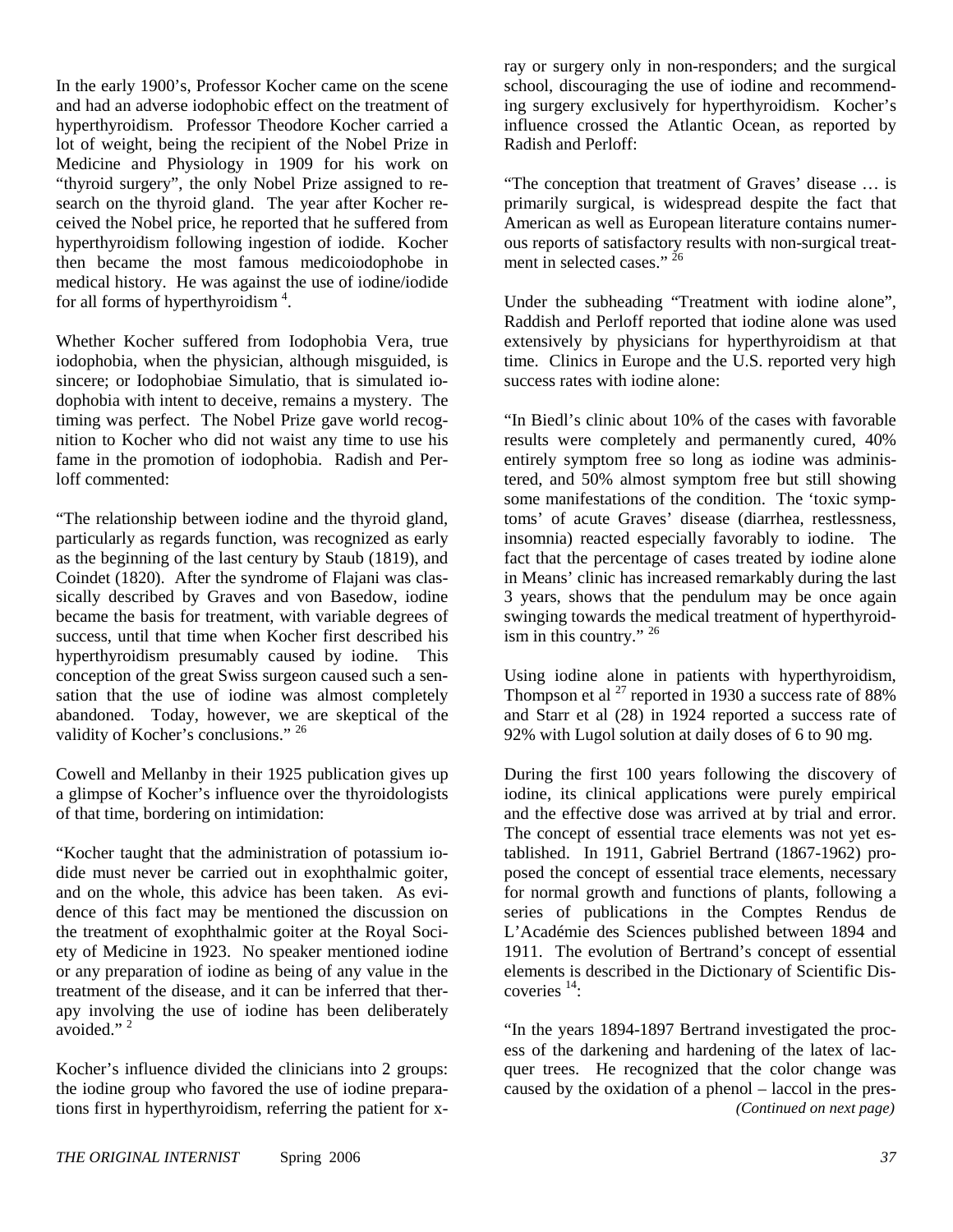ence of another substance, laccase. Other phenolic compounds, he found, underwent similar organic oxidation reactions, also in the presence of substances similar to laccase. In 1896 Bertrand first used the term "oxidase" for these oxidizing enzymes (including tyrosinase, which he had described). During the following year he published several studies of oxidases. Bertrand made another important advance in the analysis of enzymes when he observed that laccase ash contained a large proportion of manganese. Throughout the last half of the nineteenth century it had been known that plants contained minerals, and in 1860 it was demonstrated that in artificial situations plants could be grown in a water culture containing only metallic salts. Researchers still accepted the presence of minerals in the plant as incidental, however, and thought them the result of the presence of minerals in the soil. Bertrand's work in 1897, and especially his later claim that a lack of manganese caused an interruption of growth, forced a change in thinking on this matter. He concluded that the metal formed an essential part of the enzyme, and, more generally, that a metal might be a necessary functioning part of the oxidative enzyme. From this and similar researches he developed his concept of the trace element, essential for proper metabolism."

Ten years later, Marine applied Bertrand's concept of essential trace elements to the element iodine in human subjects. This was the first and last time an element was demonstrated to be essential for human health based on research performed in human subjects. Interestingly, all the other essential trace elements were studied only in laboratory and farm animals, not human subjects. The only element proven essential for human health based on studies performed in humans, turns out to be the most feared and neglected nutrient.

Based on extensive studies of overall performance and goiter in farm animals, D. Marine estimated the amount of iodide required for human subjects. However, for convenience, the nurses and physicians supervising this project were only concerned with the appearance of simple goiter following implementation of iodine supplementation. Again, for convenience and to keep the cost of supervising personals to a minimum, the iodide was not given daily but at less frequent intervals using larger amounts of iodide.

Marine chose a population of adolescent school girls from the 5th to 12th grade between the ages of 10 and 18 years residing in Akron, Ohio, a city with a 56% incidence of goiter  $29,30$ . His choice was based on the observation that the incidence of goiter was highest at puberty, and 6 times more common in girls than in boys. $^{30}$  He studied two groups of pupils devoid of goiter (thyroid enlargement by palpation) at the beginning of the project. The control group consisted of 2305 pupils who did not receive iodide supplementation; and 2190 pupils received a total of 4 gm of sodium iodide per year for a period of 2½ years. The amount of iodide was spread out in 2 doses of 2 gm each during the spring and during the fall. This 2 gm dose was administered in daily amounts of 0.2 gm of sodium iodide over 10 days. At 4000 mg of sodium iodide per 365 days, the average daily amount of sodium iodide was 12 mg, equivalent to 9 mg iodide, 60 times the RDA.

After 2 ½ years of observation, 495 pupils in the control group developed thyroid enlargement (22%). Only 5 cases of goiter occurred in the iodine-supplementation group (0.2%). Iodism was observed in 0.5% of the pupils receiving iodide supplementation. Iodism is characterized by the following signs and symptoms: skin eruptions; frontal sinus pressure with rhynorhea (runny nose); brassy taste associated sometimes with dyspepsia. In an area of Switzerland with an extremely high incidence of goiter (82 to 95%), Klinger, as reported by Marine, administered 10-15 mg of iodine weekly to 760 pupils of the same age group. The daily iodine intake in this group was 1.4-2 mg. The initial examination revealed 90% of them had enlarged thyroid. After 15 months of this program, only 28.3% of them still had an enlarged gland. None experienced iodism. In response to these studies, the Swiss Goiter Commission advised the use of iodine supplementation in all cantons. Iodized fat in tablet form containing 3 to 5 mg iodine per tablet was used for iodine supplementation.

*(Continued on next page)*  In 1831, French chemist and agronomist J.G. Boussingault  $31$  proposed iodized sodium chloride (table salt) as a mean of preventing goiter. Such proposal was implemented first in Europe and then in the 1920's, in the USA. Following Marine's study, absence of goiter, not overall performance was the end point relied upon for assessing iodine sufficiency. Iodization of salt gave a false sense of iodine sufficiency and resulted in the public relying on iodized salt for supplementation instead of the previously used forms of iodine and iodide such as the Lugol solution in the recommended daily amount of 0.1 ml to 0.3 ml containing 12.5 mg to 37.5 mg elemental iodine. $4$  In order to ingest 12.5 mg of elemental iodine from salt, one would have to consume 165 gm of salt; and obviously 3 times that amount of salt would be required for supplying  $37.5$  mg elemental iodine.<sup>3,5</sup> Beside, table salt in the U.S. contains iodide only, not iodine. Iodine is very important for normal function of breast tissue.<sup>3</sup> Therefore, supplementation should con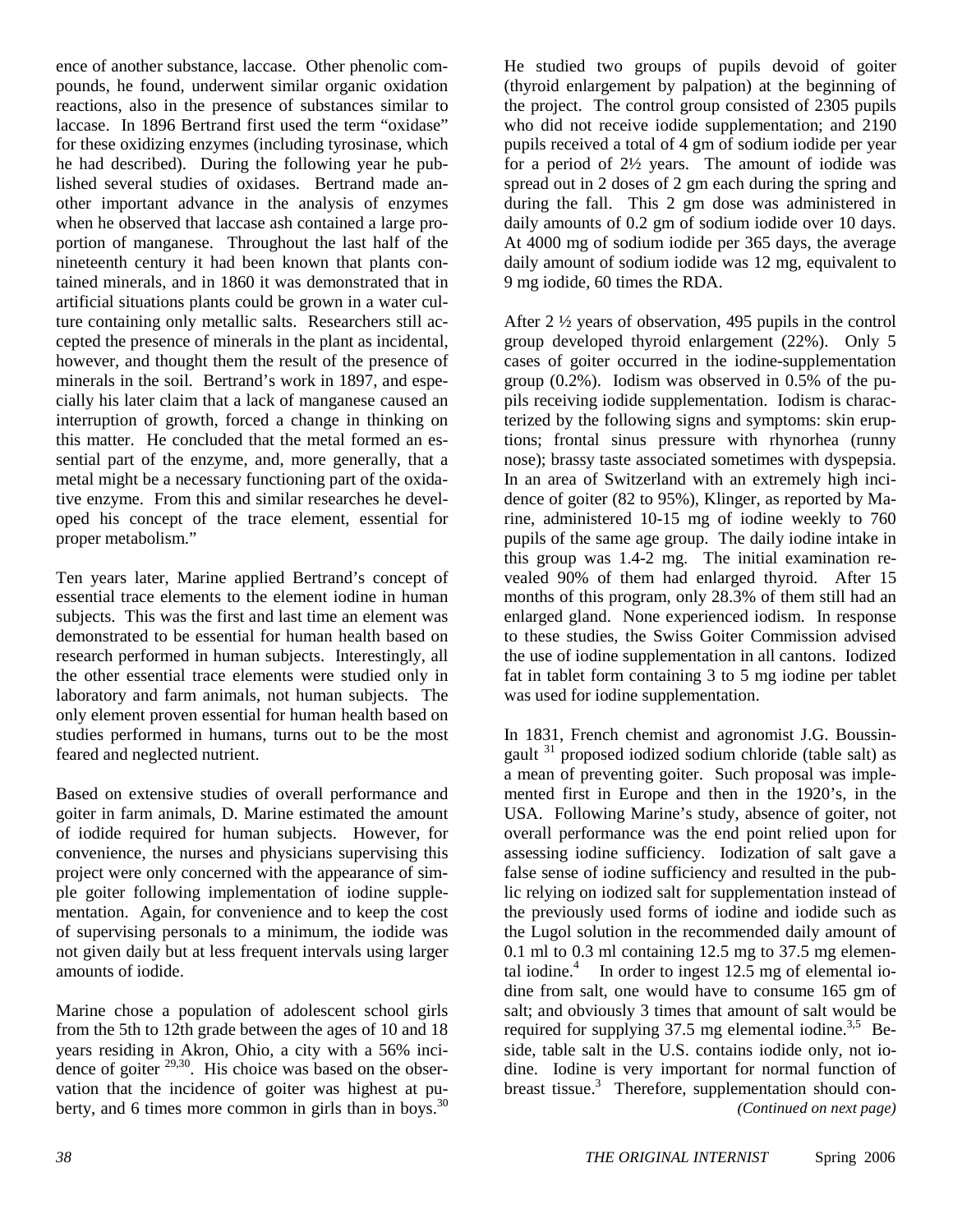tain both forms, iodine and iodide. The evolution of iodine from discovery to essentiality is summarized in Table II.

The implementation of iodization of table salt in the U.S. was associated with appearance of autoimmune thyroiditis. In several communities worldwide, an increased incidence of chronic autoimmune thyroiditis was reported following implementation of iodization of sodium chloride 32. In areas of the United States where this relationship has been studied, mainly in the Great Lakes Region, a similar trend was reported. In 1966 and 1968 Weaver et al 33,34 from Ann Arbor Michigan reported:

"The salient histopathological feature of the thyroid glands, removed at operation in a five-year period before iodine prophylaxis (1915 to 1920), was the paucity of lymphocytes in their parenchyma, and, more importantly, the absence of thyroiditis of any form" "It should be emphasized that the thyroid glands prior to the use of iodized salt were devoid of lymphocytes, and nodular colloid goiters with dense lymphocytic infiltrates were found after the introduction of iodized salt in 1924".

It is of interest to note that prior to iodization of salt, autoimmune thyroiditis was almost non-existent in the USA, although Lugol solution and potassium iodide were used extensively in medical practice in amounts 2 orders of magnitude greater than the average daily amount ingested from iodized salt. This suggests that inadequate iodide intake aggravated by goitrogens, not excess iodide, was the cause of this condition  $2^{\degree}$ . Of interest is the fact that autoimmune thyroiditis cannot be induced by inorganic iodide in laboratory animals unless combined with goitrogens, therefore inducing iodine deficiency.

Furszyfer et al  $35$ , from the Mayo Clinic, studied the average annual incidence of Hashimoto's thyroiditis among women of Olmsted County, Minnesota during 3 consecutive periods covering 33 years of observation, from 1935 to 1967. They found the incidence to be higher in women 40 years and older versus women 39 years and less. However, in both groups, there was a progressive increase in the incidence of Hashimoto's thyroiditis over time. During the 3 periods evaluated, that is 1935-1944; 1945-1954; 1955-1967; the average annual incidence of Hashimoto's per 100,000 population were 2.1; 17.9; and 54.1 for women 39 years and less. For women 40 years and older, the average annual incidence over the same 3 periods were: 16.4; 27.4; and 94.1.

It is important to point out that the Mayo Clinic study

started 10-15 years after implementation of iodization of salt in the area. Therefore, even during the first decade of observation, the prevalence of autoimmune thyroiditis was already significant. Again, it must be emphasized that prior to the implementation of iodized salt as observed by Weaver et al  $^{32,33}$ , this pathology of the thyroid gland was not reported in the USA, even though the Lugol solution and potassium iodide was used extensively in medical practice at that time in daily amount 2 orders of magnitude greater than the average intake of iodide from table salt  $\frac{3}{2}$ .

In 1912, pathologist H. Hashimoto  $36$  published his histological findings in four thyroid glands removed at surgery: numerous lymphoid follicles; extensive connective tissue formation; diffuse round cell infiltration; and significant changes of the acinar epithelium. He called this pathology of the thyroid "struma lymphomatosa". This condition became known as Hashimoto's Thyroiditis. At the time of his publication in 1912, autoimmune thyroiditis was not observed in the U.S. population until the iodization of salt. Hashimoto's thyroiditis is now classified as goitrous autoimmune thyroiditis because the gland is enlarged, in distinction to atrophic autoimmune thyroiditis where atrophy and fibrosis are predominant. Both conditions are chronic, progressing over time to hypothyroidism in a significant percentage of patients<sup>4</sup>. Both conditions improved following a complete nutritional program emphasizing magnesium combined with iodine supplementation for whole body sufficiency<sup>4</sup>.

Further evidence that iodine deficiency not excess is the cause of autoimmune thyroiditis follows. Experimentally induced autoimmune thyroiditis in laboratory animals by acutely administered iodide required the use of antithyroid drugs, essentially goitrogens, to produce these effects. These goitrogens induced thyroid hyperplasia and iodide deficiency. Antioxydants either reduced or prevented the acute iodide-induced thyroiditis in chicks and mice. Bagchi et al and Many et al proposed that the thyroid injury induced by the combined use of iodide and goitrogens occurs through the generation of reactive oxygen species. (See Ref. 4 for review).

A proposed a mechanism by the author for the oxidative damage caused by low levels of iodide combined with antithyroid drugs: Inadequate iodide supply to the thyroid gland, aggravated by goitrogens, activates the thyroid peroxydase (TPO) system through elevated TSH, low levels of iodinated lipids, and high cytosolic free calcium, resulting in excess production of H2O2. The excess H2O2 production is evidenced by the fact that antioxidants used in Bagchi's experiments did not inter-*(Continued on next page)*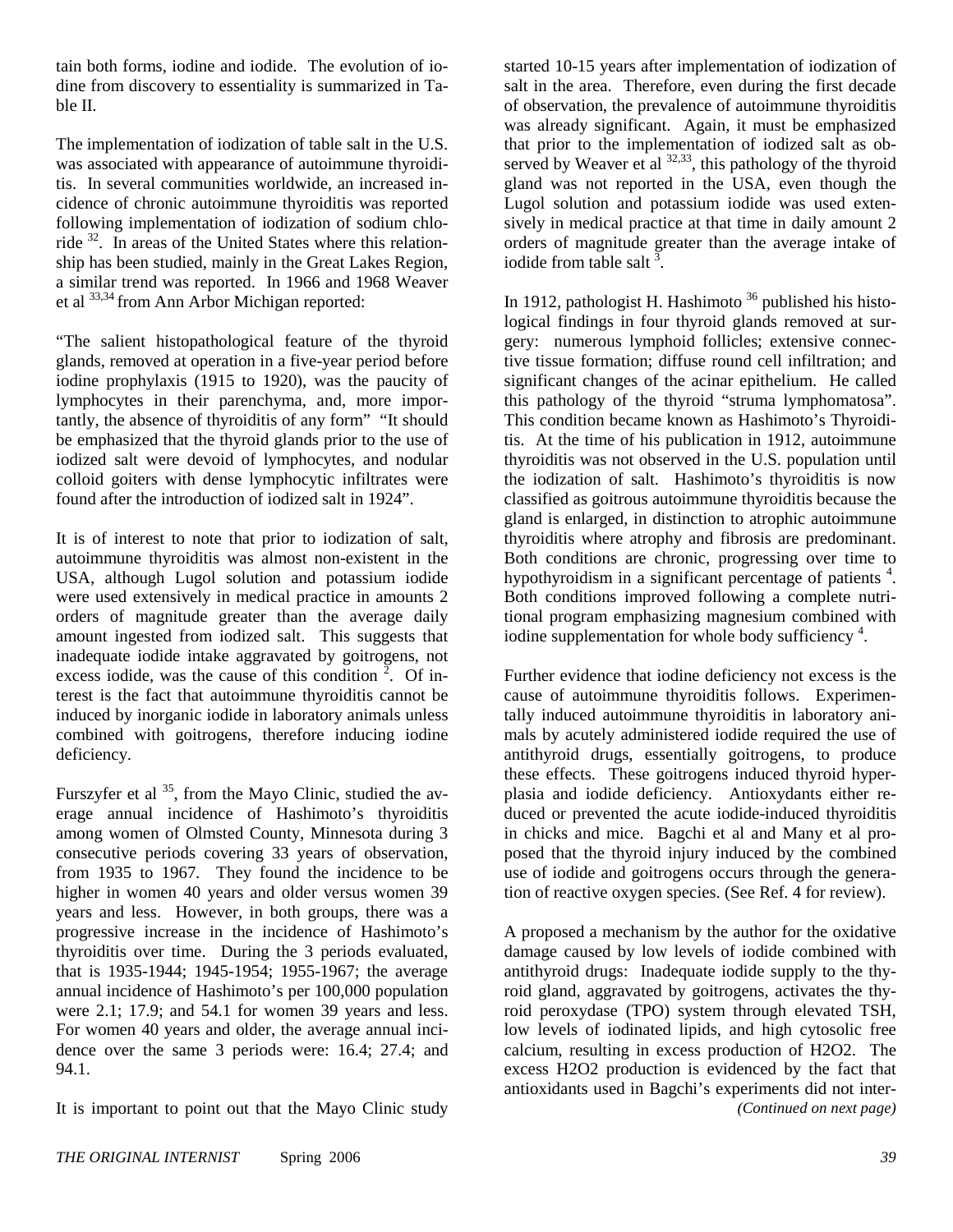fere with the oxidation and organification of iodide and therefore neutralized only the excess oxydant. This H2O2 production is above normal due to a deficient feedback system caused by high cytosolic calcium due to magnesium deficiency and low levels of iodinated lipids which requires for their synthesis iodide levels 2 orders of magnitude greater than the RDA for iodine<sup>4</sup>.

Once the low iodide supply is depleted, TPO in the presence of H2O2 and organic substrate reverts to its peroxydase function which is the primary function of haloperoxydases, causing oxidative damage to molecules nearest to the site of action: TPO and the substrate thyroglobulin (Tg). Oxydized TPO and Tg elicit an autoimmune reaction with production of antibodies against these altered proteins with subsequent damage to the apical membrane of the thyroid cells, resulting in the lymphocytic infiltration and in the clinical manifestations of Hashimoto's thyroiditis <sup>4</sup> .

Based on this proposed mechanism where deficiencies of magnesium and iodine induce autoimmune thyroiditis, implementations of a complete nutritional program emphasizing magnesium combined with iodine supplementation was effective in patients with this thyroid pathology, including autoimmune hyperthyroidism. Even a patient with atrophic autoimmune thyroiditis responded to this program  $4$ .

#### **References**

- 1) Abraham, G.E., Flechas, J.D., Hakala, J.C., *Optimum Levels of Iodine for Greatest Mental and Physical Health*. The Original Internist, 9:5-20, 2002.
- 2) Abraham, G.E., Flechas, J.D., Hakala, J.C., *Measurement of urinary iodide levels by ion-selective electrode: Improved sensitivity and specificity by chromatography on anionexchange resin*. The Original Internist, 11(4):19-32, 2004.
- 3) Abraham, G.E., Flechas, J.D., Hakala, J.C., *Orthoiodosupplementation: Iodine sufficiency of the whole human body*. The Original Internist, 9:30-41, 2002.
- 4) Abraham, G.E., *The safe and effective implementation of orthoiodosupplementation in medical practice*. The Original Internist, 11:17-36, 2004.
- 5) Abraham, G.E., *The concept of orthoiodosupplementation and its clinical implications*. The Original Internist, 11(2):29-38, 2004.
- 6) Abraham, G.E., *The historical background of the iodine project*. The Original Internist, 12(2):57-66, 2005.
- 7) Abraham, G.E., Brownstein, D., *Evidence that the administration of Vitamin C improves a defective cellular transport mechanism for iodine: A case report*. The Original Internist, 12 (3):125-130, 2005.
- 8) Abraham, G.E., *The Wolff-Chaikoff Effect: Crying Wolf?* The Original Internist, 12(3):112-118, 2005.
- 9) Abraham, G.E., *Serum inorganic iodide levels following ingestion of a tablet form of Lugol solution: Evidence for an enterohepatic circulation of iodine*. The Original Internist, 11(3):29- 34, 2004.
- 10) Abraham, G.E., Brownstein, D., Flechas, J.D., *The saliva/*

*serum iodide ratio as an index of sodium/iodide symporter efficiency*. The Original Internist, 12(4): 152-156 , 2005.

- 11) Abraham, G.E., Brownstein, D., *Validation of the orthoiodosupplementation program: A Rebuttal of Dr. Gaby's Editorial on iodine*. The Original Internist, 12(4): 184-194 , 2005.
- 12) Brownstein, D., *Clinical experience with inorganic, nonradioactive iodine/iodide*. The Original Internist, 12(3):105- 108, 2005.
- 13) Flechas, J.D., *Orthoiodosupplementation in a primary care practice*. The Original Internist, 12(2):89-96, 2005.
- 14) Dictionary of Scientific Discoveries. Charles Coulston Gillispie, Editor in Chief, Simon & Schuster Macmillan, New York.
- 15) Coindet, J.F., Decouverte d'un nouveau remede contre le goitre. Ann. Clin. Phys., 15:49, 1820.
- 16) Chatin, A. *Existence de l'iode dans les plantes d'eau douce: consequences de ce fait pour le geognosie, la physiologie vegetale, la therapeutique et peut-etre pour l'industrie*. Compt. Rend. Acad. Sci., 30:352, 1850.
- 17) Chatin, A., *Un fait dans la question du goîter et du crétinisme*. Compt. Rend. Acad. d. sc. 36:652, 1853.
- 18) Murray, G.R., *Note on the treatment of myxoedema by hypodermic injections of an extract of the thyroid gland of a sheep*. Brit. Med. J., 2:796-797, 1891.
- 19) MacKenzie, H.W*., A case of myxoedema treated with great benefit by feeding with fresh thyroid glands*. Brit. Med. Journal, 2:940, 1892.
- 20) Fox, E.L., *A case of myxoedema treated by taking extract of thyroid by the mouth*. Brit. Med. J., 2:941, 1892.
- 21) Baumann, E., Ueber das normale Vorkommen von Jod im Thierkörper. Hoppe-Seylers Z Physid. Chem., 21:319-330, 1895.
- 22) Kelly, Francis C., *Iodine in Medicine and Pharmacy Since its Discovery – 1811-1961*. Proc R Soc Med 54:831-836, 1961.
- 23) Szent-Györgyi, A., *Bioenergetics*. Academic Press, New York, pg. 112, 1957.
- 24) Encyclopedia Britannica 11<sup>th</sup> Edition, 1910-1911, Vol. XIV, Under "Iodine" pg. 725-726.
- 25) Salter, W.T., *The Endocrine Function of Iodine*. Harvard University Press, 1940, Cambridge, Mass., pg 254-255, 261, 268- 269.
- 26) Redisch, W. Perloff, W.H., *The Medical Treatment of Hyperthyroidism*. Endocrinology, 26:221-228, 1940.
- 27) Thompson, W.O., Thompson, P.K., Brailey, A.G., et al, *Prolonged Treatment of Exophthalmic Goiter by Iodine Alone*. Arch. Int. Med., 45:481-502, 1930.
- 28) Starr, P., Walcott, H.P., Segall, H.N., et al, *The Effect of Iodin in Exophthalmic Goiter*. Arch, Int. Med., 34:355-364, 1924.
- 29) Marine D., *Prevention and Treatment of Simple Goiter*, Atl. Med. J., 26:437-442, 1923.
- 30) Marine D., Kimball, B.S., *The Prevention of Simple Goiter in Man*, J. Lab Clin Med., 3:40-48, 1917.
- 31) Boussingault, J.B., *Recherches sur la cause qui produit le goitre dans les Cordilieres de la Nouvelle-Grenade*. Ann. Chim. Phys., 48:41, 1831.
- 32) Gaitan, E., Nelson, N.C., Poole, G.V., *Endemic Goiter and Endemic Thyroid Disorders*. World J. Surg., 15:205-215, 1991.
- 33) Weaver, D.K., Batsakis, J.G., Nishiyama, R.H., *Relationship of Iodine to "Lymphocytic Goiters"*. Arch. Surg., 98:183-186, 1968.
- 34) Weaver, D.K., Nishiyama, R.H., Burton, W.D., et al, *Surgical Thyroid Disease*. Arch. Surg., 92:796-801, 1966.
- 35) Furszyfer, J., et al, *Hashimoto's Thyroiditis in Olmsted County, Minnesota, 1935 through 1967*. Mayo Clin. Proc.,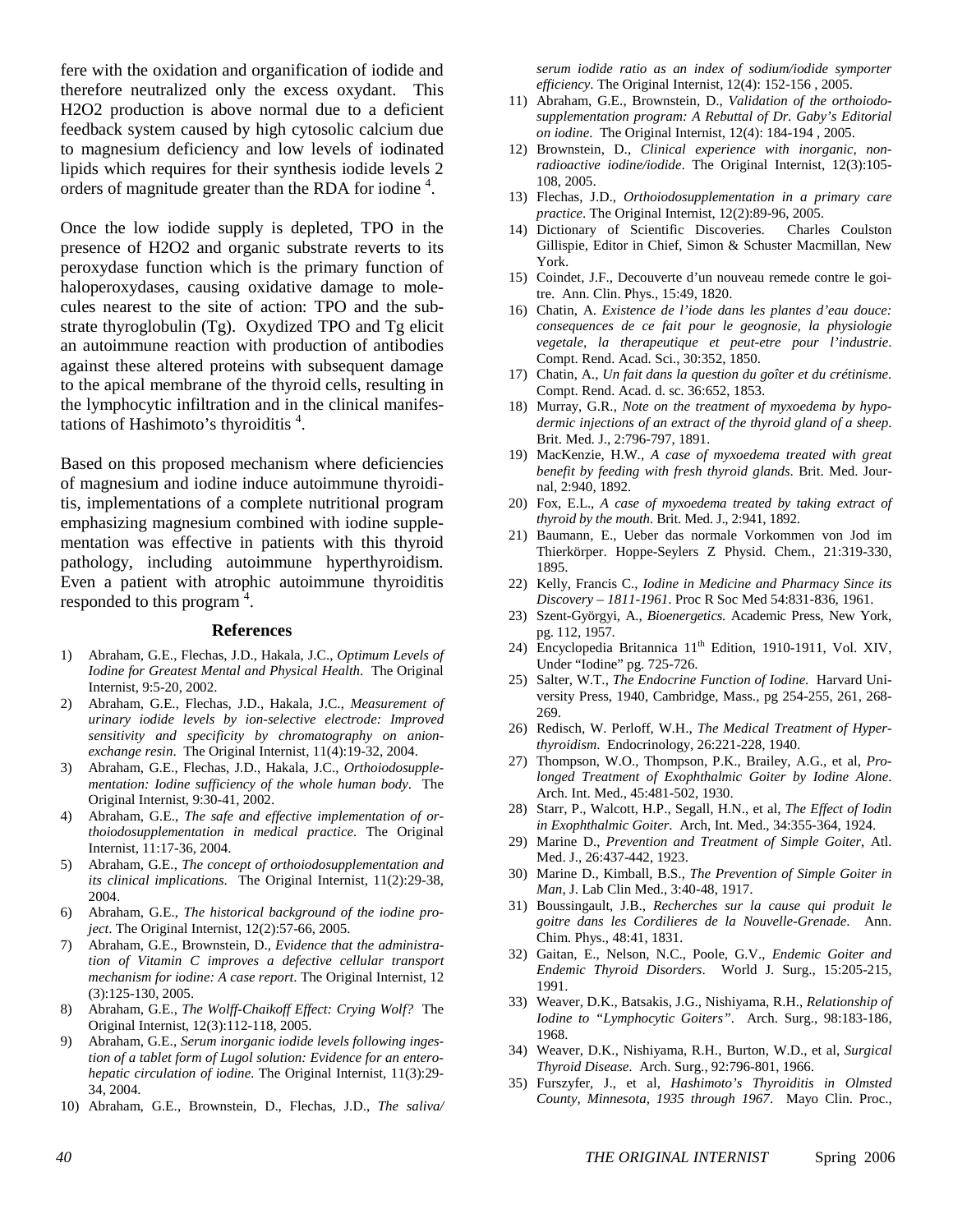## *Diet and Schizophrenia*

*by Nicholas Calvino, DC, MHC* 

#### **Introduction**

Most of the research on treating psychiatric disease has been directed at neurotransmitters. Although this there has been *some* success with this approach, long-term prognosis with this approach is less than desirable. A growing body of data suggests that more natural approaches to Schizophrenia, bipolar disorder, and severe depression deserves further investigation and consideration. The orthodox mindset has searched (in vain) for the anatomical and physiological basis of Schizophrenia, but to date, no theoretical models really provide meaningful insight (or effective treatment).<sup>1</sup> The search for an anatomical basis for Schizophrenia has engendered an enormous, almost indigestible mass of data. No "common" genetic, morphological or microscopic abnormality has been found that is either necessary or sufficient for the diagnosis (except for ventricle enlargement, which is a non-specific finding). This has lead many to believe that Schizophrenia has less to do with genetic or anatomical factors, and more to do with dietary and environmental ones. The relationship of food to mental illness is top on the list of items that are particularly inflammatory to the orthodox medicine paradigm of mental illness.<sup>2</sup> But is it really that simple? This article will review four major dietary and nutritional considerations that are linked to Schizophrenia. These are: (1) Casein and Wheat (gluten) allergy (more correctly termed hypersensitivity); (2) Essential Fatty Acid Deficiency; (3) Niacin deficiency; And, (4) Glutamic Acid and Glycine supplementation. In addition, a few general/miscellaneous factors will be considered. The study of micronutrients and mental health is known as orthomolecular psychiatry, a term coined by two-time Nobel laureate Linus Pauling in a controversial 1968 essay. Pauling wrote that nutritional supplements, unlike psychotherapy or drugs, represent a way to provide 'the optimum molecular environment for the mind." Varying the concentrations of substances normally present in the human body, he wrote, may control mental disease even better than conventional treatments. Today the Society for Orthomolecular Health Medicine counts about 200 American members. One of the foremost practitioners, the Canadian psychiatrist Abram Hoffer, claims to have successfully treated thousands of schizophrenics with massive doses of vitamin C and niacin.

#### **Casein, Gluten and Schizophrenia**

Casein is a protein found in milk, especially high in cow's cheese and cow's milk. Gluten is a protein found in grains, and is especially high in common wheat. It is interesting to note that the two predominantly used grains (wheat and barley) in this country are genetically engineered and have 5 times the gluten content and only  $1/3<sup>rd</sup>$  the protein content of the original wheat from which they were derived. This high gluten content is thought to be the culprit in allergic reactions, food intolerance, malabsorption, indigestion, mood disorders, arthritis and a host of other symptoms and diseases. When scholars have studied disease patterns and the decline of various civilizations, many of the degenerative diseases developed when cultivation of these grains became a major part of the their diet.

One consistent dietary factor linked to Schizophrenia is an allergy or sensitivity to wheat (specifically the wheat protein gluten).<sup>3</sup> Epidemiologic data illustrate that the incidence of Schizophrenia is much less in societies that eat no wheat or rye but do eat other cereal grains (e.g. maize and millet).<sup>4</sup> Historical and anthropological studies have shown a strong association between wheat consumption and the incidence of Schizophrenia.<sup>5</sup> For example, in Finland and Sweden during World War II, these countries faced severe shortages of wheat and rye. During that time, the incidence of new cases of Schizophrenics declined acutely; while in countries that did not face such shortages, it remained the same or increased. Also, Schizophrenia is extremely rare in cultures that traditional eat wheat-free diets (e.g. South Pacific inhabitants of New Guinea and Micronesia). However, when these cultures, under Western Influence, convert to a highgrain diet, the incidence of Schizophrenia rises sharply (about a 65% increase) to match that of other Western or Modernized Nations. Schizophrenia is also more prevalent (about 3 times) $6$  in celiac sprue (a gluten allergy that causes gastrointestinal, neurological and immunological problems).7,8,9 Studies have shown that Schizophrenics who are put on an exoprhin-free or low-exorphin diet are able to reduce their need for medications.<sup>10</sup> And doubleblind challenges of introducing or removing exorphins from the diet of Schizophrenics shows a remarkable correlation between behavior and symptoms (improving when exorphins are removed or limited).<sup>11</sup> Furthermore, Schizophrenics who are assigned a lower gluten diet are discharged twice as quickly as those who are given a higher gluten diet.

One hypothesis to explain how gluten can cause behavioral changes (Note: gluten is also implicated in attention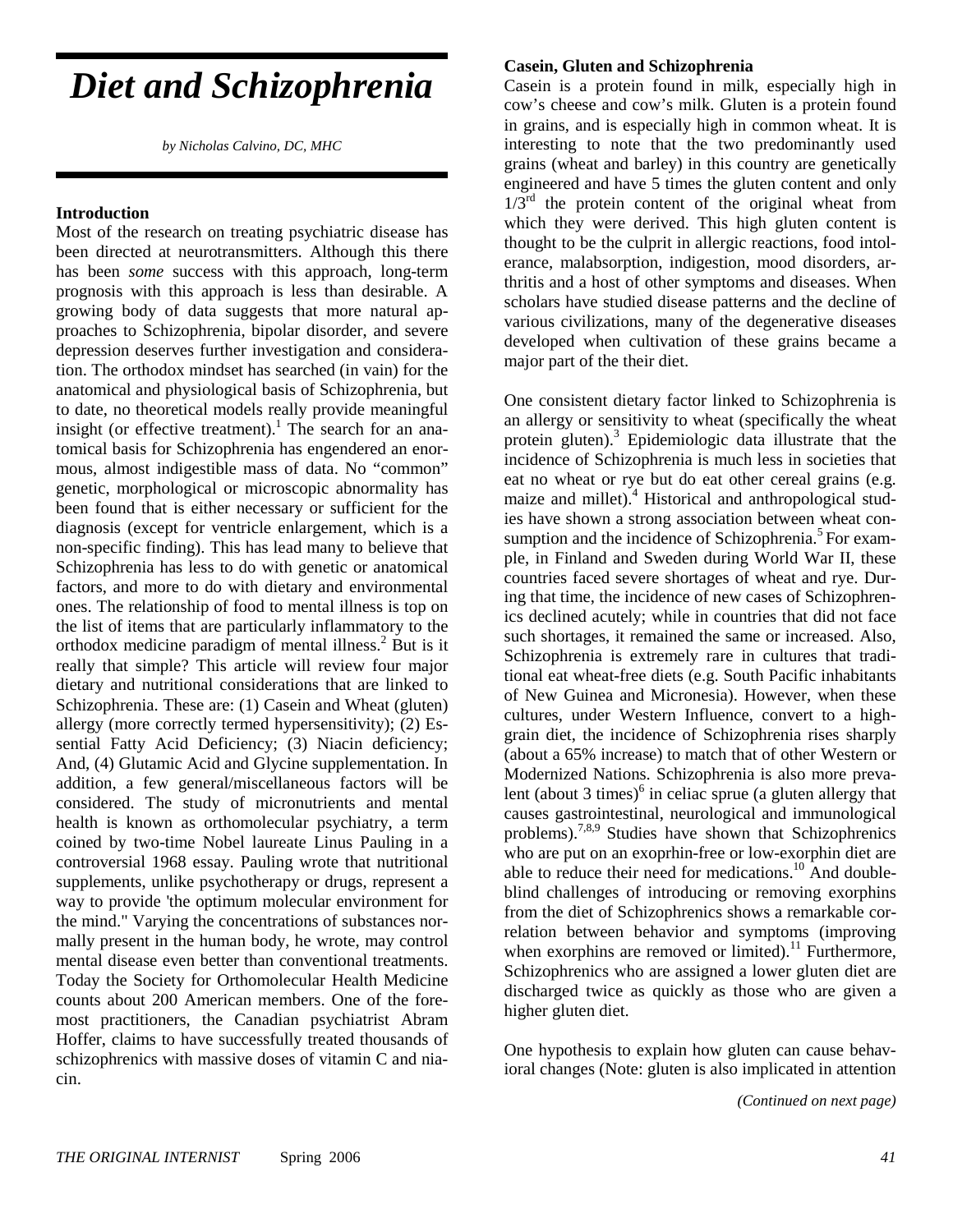deficit, hyperactivity, and autism) is what I call the *Exorphin Dysfunction Hypothesis*. Exorphin means endorphins and enkephalins that come from outside (exogenous) the body. If you remember, endorphins and enkephalins are substances created within the body (endogenous) that have morphine like pain killing effects (and euphoric mood effects). [Note: A detailed review of endorphins and enkephalins are beyond the scope of this paper].

When cereal proteins (grains) are ingested, gluten fragments enter the blood stream. These gluten fragments have a very similar shape to the body's own endorphins (including enkephalin peptides). These gluten fragments, therefore, can act upon endorphin receptors in the brain, which are heavily clustered in the frontal lobes and the lower limbic regions of the brain (the same regions implicated in Schizophrenia according to the dopamine hypothesis). This can lead to mood disturbances, euphoria, dysphoria (disturbed or altered mood), irritation, perceptual distortions and even psychosis. Further lending credence to the Exorphin Dysfunction Hypothesis is studies using "mixed agonist/antagonists" drugs (e.g. cyclazocine and nalorphine) that artificially stimulate and suppress the body's endorphin receptors have been known to produce profound dysphoria bordering on psychosis in patients.

Gluten therefore, by its *molecular mimicry* of endorphins (and enkephalins) reacts with the brain's endorphin receptors in the same deleterious way as cyclazocine or nalorphine. Casein proteins in dairy products are also thought to have similar amino acid sequences to enkephalin, and also capable of interacting with brain receptors.

It is interesting to note, that the degree to which this occurs is highly individual along a spectrum from no disturbance to severe sensitivity. The factors that make a person more susceptible to Exorphin Dysfunction are not fully known, but hypothesized to be genetic, environmental, nutritional, bacterial (e.g. alternations in gut flora or infections), viral, and structural (e.g. alterations in the gut barrier integrity). Furthermore, some Schizophrenics appear more sensitive to Exorphins than others; with research showing 20% being severely sensitive to even minute amounts of exorphins in the diet.

From the above studies it would seem reasonable to assume that gluten and casein have a negative effect some individuals with Schizophrenia, which is reversible upon instituting a wheat and dairy free diet. This is one many examples of illness being the result of individual maladaptation to certain foods which are nonpathogenic in

the majority of the population. Elimination diets should be a valuable adjunct in ruling out cryptic gluten sensitivity in Schizophrenia.<sup>12</sup>

#### **Essential Fatty Acids and Schizophrenia**

Over the past 100 years a dramatic change in our diet has occurred. We have invented an industry of prepared foods made in factories and shipped to consumers via supermarkets. With this "invention", shelf-life became a premium. EFAs, on the other hand, kill shelf-life because they have a tendency to go rancid when exposed to heat, light and oxygen. At the same time, large commercial oil manufacturers began producing the refined vegetable oils we are now so familiar with. Currently, 4 oils (soybean, cottonseed, corn, and canola) account for 96% of the vegetable oil use in the U.S. The omega-6:omega-3 ratio of these combined oils is between 12:1 and 25:1. An estimate of the omega-6:omega-3 ratio in our diet 100 years ago is between 3:1 and 5:1. This dramatic shift toward omega-6 oil consumption, coupled with the alteration of the fats via hydrogenation and oxidation is thought to be one of the leading factors in the rise of chronic illnesses.<sup>13</sup>

Another consistent dietary factor linked to Schizophrenia, is the under consumption of (or increased need for) essential fatty acids (aka the "good" fats).<sup>14, 15, 16</sup> Fatty acid deficiency has been linked to a variety of mental disorders, such as Schizophrenia, bipolar disorder and depression. Among criminals (whom have a higher incidence of mental illness), treatment with essential fatty acids decreases behavior problems in prison by  $1/3<sup>rd</sup>$  or more.<sup>18,19</sup>

"Some researchers suspect that even mild deficiencies can affect the psyche long before any physical symptoms appear. Stephen Schoenthaler, a sociologist at California State University at Stanislaus, has been exploring the link between nutrients and mental health by giving basic vitamin and mineral supplements to prison inmates and juvenile detainees. Again and again, since the early 1980s, Schoenthaler has found that when inmate nutrition improves, the number of fights, infractions, and other antisocial behavior drops by about 40 percent. In each case, he has found, the calmer atmosphere can be traced to the mellower moods of just a few hotheads. The inmates most likely to throw a punch, he has discovered, are the ones with the least nutritious diets and the lowest levels of critical nutrients…in the late 1990s, an Oxford University physiologist named Bernard Gesch decided to put the theories to a more rigorous test. Gesch divided 231 prisoners in one of Britain's toughest prisons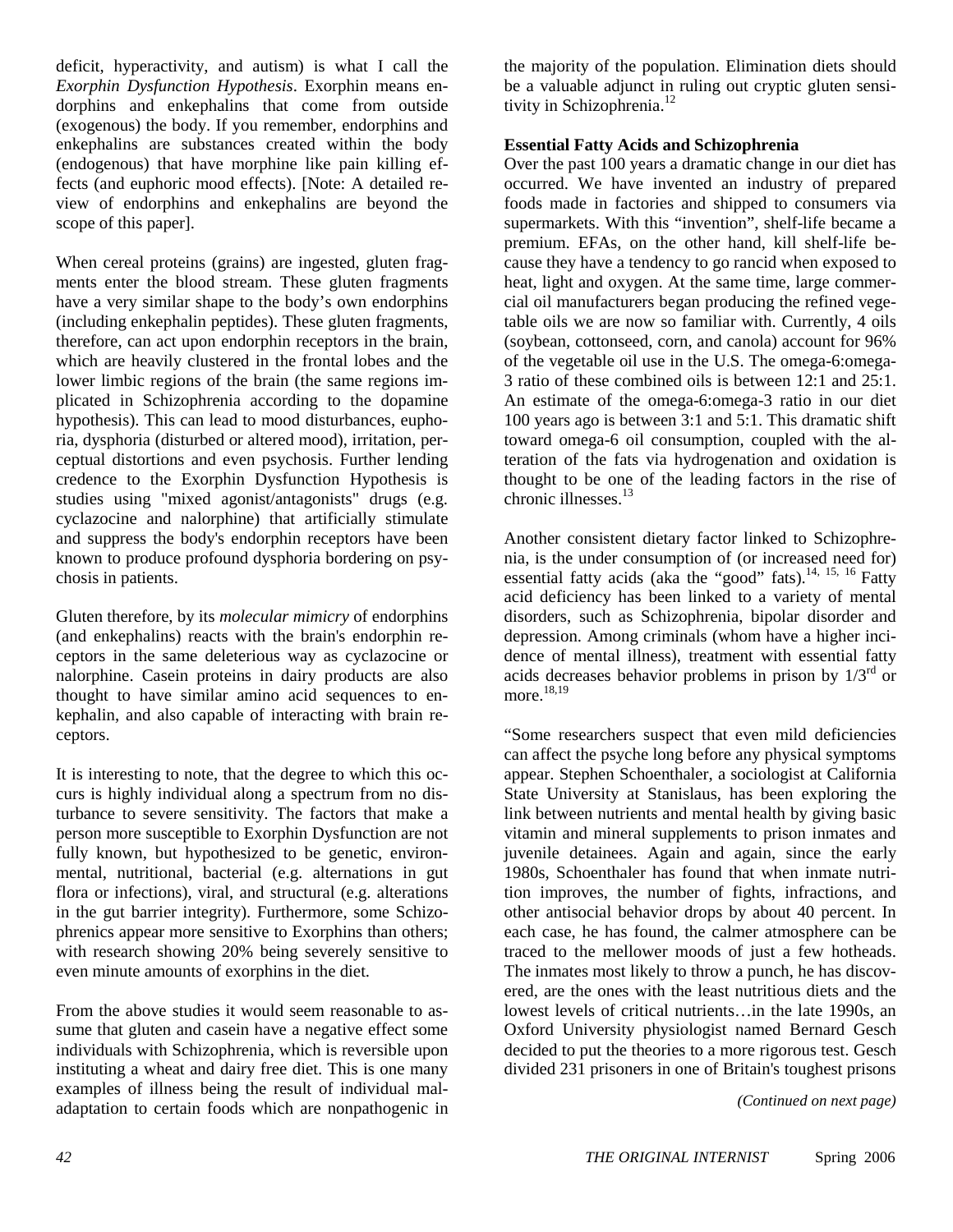into two groups. Half were given a standard vitamin and mineral supplement each day as well as fish-oil capsules and omega-6 oil from evening primrose. The other half received placebos. The results, published in 2002 in *The British Journal of Psychiatry*, drew headlines on both sides of the Atlantic. They were also almost identical to Schoenthaler's. Over the course of approximately nine months, inmates taking supplements committed about 35 percent fewer antisocial acts than the group taking placebos. A few weeks after the study started, the prison warden told Gesch that the administrative report that month showed no violent incidents had occurred. As far as he was aware, this had never happened in the history of the institution..."<sup>20</sup>

The exact mechanism of the role of essential fatty acids in these disorders is not fully know, but can be hypothesized to be: (1) Disruption of prostaglandins (local hormone like messengers); (2) Changes in cell membrane structures and neurotransmitter receptor shape: (3) Changes in intracellular transport (e.g. the influx of calcium into the cell); (4) Changes in cell electrical charge or conductance. Researchers have suggested that present-day refining and food selection patterns have led to widespread deficiencies of omega-3 fatty acids in some industrialized countries, with a consequent increase in the incidence and prevalence of many medical and psychiatric disorders. $^{21}$  The hypothesis that changes in essential fatty acid metabolism and, or availability being responsible for Schizophrenia is known as the "membrane phospholipids" model of Schizophrenia and may provide a unifying conceptual framework for not only understanding schizophrenia but also bipolar disorder, dyslexia, schizotypal personality disorder, other schizophrenia-like syndromes and possibly other psychiatric disorders.22,23

"Early in life, an out-of-kilter stress response could cause healthy tissue in the body to break down over time, initiating chronic inflammatory reactions. Since certain inflammatory cells depend on high amounts of omega-3 fatty acids, shortages of these nutrients could arise. Without sufficient fatty acids, cell membranes (including those of brain neurons) may form defective structures, triggering a "vulnerability to develop chronic psychiatric diseases such as schizophrenia, dyslexia, autism, and depression…This chain of events would help explain why a chronic maladaptive stress response and omega-3 fatty acid deficiency are common findings in individuals with these conditions."<sup>24, 25</sup>

Studies over the last 20 years and thousands of research articles have demonstrated the essential role of the omega-3, omega-6 and omega-9 fatty acids. Since the brain tissue is primarily composed of fatty acids, it makes sense to consider its fatty acid make up when examining affective disorders. [Of particular interest is the fact that the brain is 70% fat by dry weight].

All cell membranes, particularly neuronal membranes, are made up of a high percentage of phospholipids (fats). The membranes of dendrite and synapses are 80% lipids by weight. Neurotransmitters, and indeed all substances which are expressed, reabsorbed at the synapse, or move within the neurons, must cross these membranes. This is true of the excitatory amino acid systems, as well as dopamine, serotonin, acetylcholine and nor epinephrine.

The treatment of psychiatric patients (Schizophrenia, bipolar, depression, ADHD) with essential fatty acids has resulted in significant reduction in symptoms, and sometimes complete remission of symptoms—without drugs. In a landmark 1999 study, Harvard psychiatrist Andrew Stoll found that bipolar patients who were given large doses of omega-3s did significantly better and resisted relapse longer than a matched group of patients who were given placebos. Case studies and double-blind studies have consistently demonstrated sustained improvement of both positive and negative symptoms in patients with chronic schizophrenia consuming certain fatty acids who were not being treated concurrently with conventional antipsychotic medications.<sup>26,27</sup>

It is interesting to note that the onset of mental illness or psychotic episodes can be brought on by dieting (calorie restriction) and more importing food avoidance (the limitation or avoidance of fats). Without sufficient fatty acids, cell membranes (including those of brain neurons) may form defective structures, triggering a "vulnerability to develop chronic psychiatric diseases such as schizophrenia, dyslexia, autism, and depression," the researchers explained. $^{28}$ 

Essential fatty acids actually work by turning on healthpromoting genes and interacting with receptors that can only be stimulated by these types of fats. The wrong types of fat either can't turn on the right genes, turn on the wrong genes, or cause the signaling of the wrong messages.<sup>29</sup> The demonization of all fats is not only misguided, but extremely harmful to our health as different fats have different personalities. It is important not to stereotype all fat as "bad" so that we do not under consume the "good" fats that are one of the most versatile and powerful health promoting substances ever discovered. Essential fatty acids are an essential component of anyone's diet who wishes to be and remain healthy."<sup>30</sup>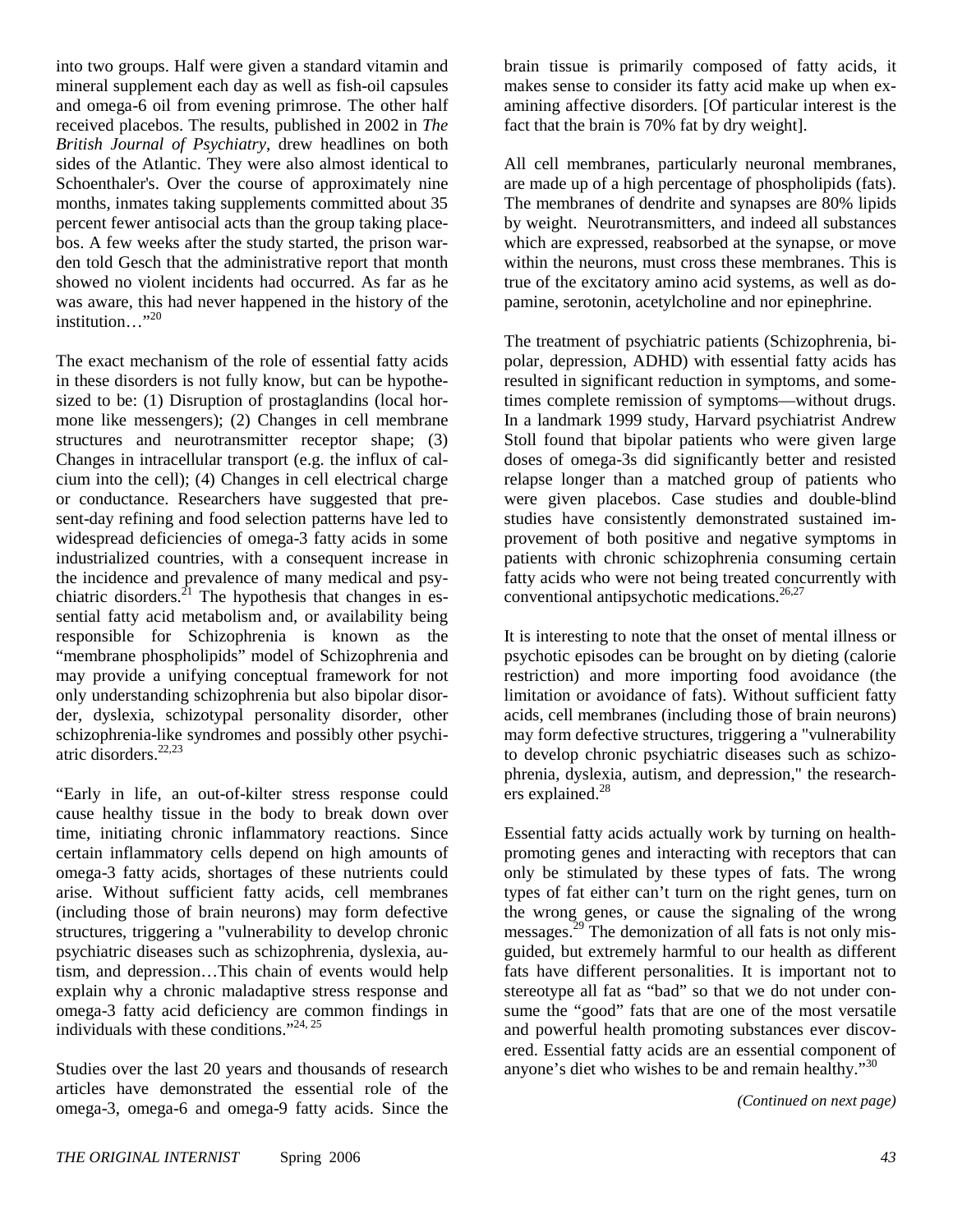In summary, recent studies are showing excellent treatment results of psychiatric conditions through the use of essential fatty acids. $31, 32$  It is almost unbelievable that the treatment of these conditions, so long resistant to other forms of treatment, can be managed with the help of a simple, available and inexpensive nutritional supplement.<sup>33</sup> In addition, sometimes patients will present with an essential fatty acid deficiency, but may be suffering from a single or multi-nutritional deficiency, either solely or concurrently. This is because certain nutrients are necessary for the processing of essential fatty acids, especially nicotinic acid (niacin, vitamin B3), antioxidants (also vitamin E and C), magnesium, and zinc (part of the desaturaze enzyme necessary to break down fatty acids). Deficiency of any one of these nutrients (or a combination of) can manifest as an essential fatty acid deficiency and as mental disorders.

#### **Nicotinic Acid (Niacin)**

Nicotinic Acid functions in over 50 known metabolic reactions, most of which are enzymatic. Its bioactive forms—NAD+, NADH, NADP, and NADPH—play important roles as catalysts in the energy production process in the cells, the breakdown of proteins and fatty acids, the synthesis of fatty acids, and the formation of steroid hormones and red blood cells. $34$  Niacin for the treatment of Schizophrenia is derived from the hypothesis that metabolites of adrenaline and nor adrenaline are toxic and have neuro-mental consequences and that Niacin helps metabolize these. In addition, Niacin, through its role in energy production, nitric oxide modulation, and essential fatty acid metabolism, is thought to be mechanisms through which it is beneficial.<sup>35</sup>

One of the first associations between Nicotinic Acid and mental illness was its link to the disorder of Pellagra in the early 1900's. Pellagra is a disorder of the four D's dermatitis, diarrhea, dementia and death. However, Pellagra (like all diseases) can occur along a spectrum of symptoms and does not always appear in the "text book" style so often quoted. The disease can consist of any of the following: bilateral, symmetrical skin lesions; hyper pigmentation of the skin; thickening of the skin; inflammation of the tongue and mouth; indigestion; anorexia; neurasthenia; diarrhea; irritability; amnesia and delirium [and mood disturbances].<sup>36, 37</sup> Pellagra was at epidemic proportions in the early part of the century and its cause was unknown. A member of the U.S. Public Health Service, Joseph Goldberger, M.D., researched the crisis and noticed that poorer people were more likely to get the disease, as were people in prisons, asylums and orphanages, where there was a limited diet [this same association is seen in Schizophrenia]. Goldberger began experiments on prison inmate volunteers, giving them the poor diet he associated with pellagra. Within months many developed the disease. The symptoms were reversed when foods rich in vitamin B3 were added to the diet. Nicotinic acid (niacin), when its use was introduced, cured hundreds of thousands of pellagra patients of their psychoses (dementia), as well as of the other physical manifestations of their disease (diarrhea and dermatitis).

It is interesting to note that Nicotinic Acid was once considered a standard treatment for mental disorders. A fact evident by Dr. William Kaufman's inadvertent discovery in 1951 that 758 psychotic patients treated with Nicotinic Acid had the added benefit of greatly improving the symptoms of all forms of arthritis and DJD (Degenerative Joint Disease)—even partially or fully reversing ankylosed joints.<sup>38</sup> Recent research has confirmed a powerful role of Nicotinic Acid in treating joint pain, inflammation and lipid disorders (high cholesterol, low HDL, high LDL, and high Lipoprotein(a)).<sup>39</sup>

Niacinamide's primary mechanism of action is through its inhibition of PARS and TNF-α. Because inhibition of PARS suppresses inducible NO synthase, which reduces the generation of NO and peroxynitrite, niacinamide is able to interrupt this self-amplifying, positive feedforward cycle. Reactive oxygen species (ROS), most notably peroxynitrite and hydroxyl radicals, induce DNA strand breaks that lead to the activation of the repair enzyme PARS. Unfortunately, PARS activation triggers a futile energy-consuming cycle, resulting in massive depletion of cellular NAD and ATP, leading to functional alterations of the cell and eventual cell death. PARS also regulates the expression of a number of genes, including the gene for collagenase and inducible nitric oxide (NO) synthase. Thus, PARS activation is inversely associated with joint tissue integrity. A related chain of events involves the activation of tumor necrosis factor- $\alpha$  (TNF- $\alpha$ ), a cytokine that produces higher amounts of ROS (which further activates PARS); stimulates production of other cytokines; and inhibits the synthesis of cartilage matrix and contributes to cartilage loss. Not surprisingly, high levels of TNF- $α$  are found in the synovial fluid and joints of certain individuals.

Mohler has reported: "nicotinamide has properties in common with benzodiazepines (and barbiturates) in its action on spinal cord activity, and its anticonflict, anticonvulsant, antiaggressive, muscle relaxant, and hypnotic action". Kennedy3 reported: "this drug (niacinamide) has a qualitatively similar effect to diaze-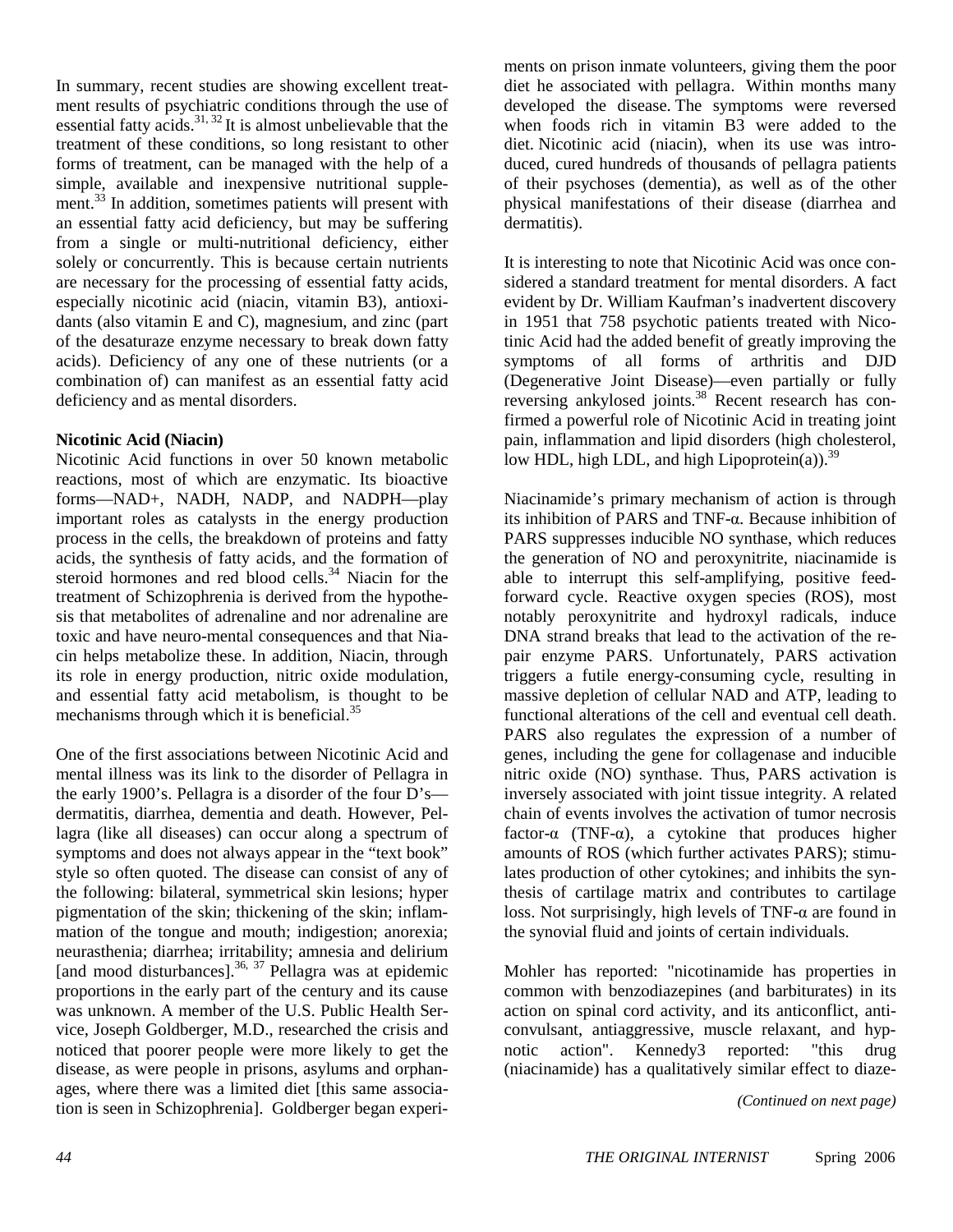pam on the turnover of serotonin, nor adrenaline, dopamine and GABA in those areas of the brain that are thought to be deranged in anxiety". $40,41$ 

As early as circa 1940, researchers reported treating dozens of patients successfully with moderately large doses of niacinamide  $\frac{1}{2}$  to  $\frac{1}{2}$  grams). None of these patients, interestingly, had any overt signs or symptoms of pellagra (niacinamide deficiency) or any other vitamin deficiency.

More recently many other investigators have reported on the use of nicotinic acid and nicotinamide for the treatment of mental disease. In several studies collectively involving over approximately several hundred psychiatric patients, it was found that those who received niacinamide were less likely to be readmitted after discharge, and spend only ½ the time hospitalized. Hoffer and Osmond, who since 1952 have advocated and used nicotinic acid in large doses, in addition to the conventional therapy, for the treatment of Schizophrenia. Hoffer has collected data on more than a 1,000 patients treated with this approach.<sup>42</sup> The dosage recommended by Hoffer is  $3$ to 18 grams per day, as determined by the response of the patient, of either nicotinic acid or nicotinamide, together with 3 grams per day of ascorbic acid. Hoffer contends the vitamins neutralize an oxidized compound that causes hallucinations when it accumulates in the brains of patients.

Niacinamide is tolerated well by schizophrenic patients and is safe. Some patients experience the "niacin" flush; however, within several days, the flush is no longer evident. Furthermore, new forms of niacinamide, such as sustained release and inositol hexanicotinate, have eliminated this problem. Sedatives and tranquilizers can be used with niacin, but the effect of phenothiazines may be potentiated.<sup>43, 44</sup>

### **Glutamic Acid (Glutamine) and Glycine**

Glutamine is an amino acid that is present at rather high concentration in brain and nerve tissue and plays an essential role in the functioning of these tissues). Research has implicated dysfunction of glutamatergic neurotransmission in the pathophysiology of schizophrenia. Dysfunction of glutamatergic neurotransmission (through Nmethyl-D-aspartate (NMDA) receptors) may play an important role in the pathophysiology of schizophrenia, especially of the negative symptoms and cognitive impairments associated with the disorder, and is a promising target for drug development.<sup>45</sup> Glutamatergic neurons are the major excitatory pathways linking the cortex, limbic system (emotional centers), and thalamus, regions that have been implicated in schizophrenia. Further lending credence to the glutamate hypothesis of Schizophrenia is that the illicit drug PCP ("angel dust") induce psychotic effects in humans that closely resemble positive, negative, and cognitive symptoms of schizophrenia and behavior effects of PCT can be reversed by  $q$ lycine.<sup>46</sup>

Glycine, a small nonessential amino acid, functions as an obligatory coagonist at NMDA ative symptoms of schizophrenia. In one double-blind, placebo-controlled study of twenty-two treatment-resistant schizophrenic patients, treatment Glycine administration resulted in a 30% reduction in negative symptoms. These findings support hypoglutamatergic hypotheses of schizophrenia and suggest a novel approach for the pharmacotherapy of negative symptoms associated with this illness. $47$ Other studies have repeatedly confirmed these results.<sup>48,</sup> 49, 50, 51

#### **General Nutritional Factors**

Other vitamins and substances influence the functioning of the brain. Beyond the nutrients already discussed, strongly associated with Schizophrenia is deficiencies or increased need for magnesium, vitamin C, B-vitamins (e.g. thiamine, folic acid, B12, riboflavin), zinc, and the amino acid glycine.<sup>52, 53, 54, 55, 56, 57, 58</sup>

*Magnesium:* Although the evidence is inconsistent, some studies have found magnesium deficiencies in depressed patients. In addition, the mineral may work by enhancing the efficacy of other mood-stabilizing drugs.

*B-vitamins:* Folic acid is a B vitamin essential to mood regulation and the development of the nervous system. Patients deficient in these appear to respond poorly to antidepressants. In one 2000 British study, 127 patients taking Prozac were also given either 500 micrograms of folic acid a day or a placebo. The folic acid group did significantly better, in particular the women, who fared 30% better than the placebo group. Plasma folate levels below the tenth percentile of controls was associated with a 4- to 7-fold increased risk of having schizophrenia. There was a significant dose-response relationship between plasma folate concentrations and the risk for schizophrenia, and a protective effect by high plasma folate levels.<sup>59</sup> Vitamin B12 is another vitamin strongly associated with mental illness, especially dementia and psychosis. Numerous researchers and dozens of articles have shown a higher incidence Of low B12 concentrations in the blood of mental patients than in the population as a whole illness. $60, 61$ 

In a person dialogue with Dr. John Vlok Dommisse, one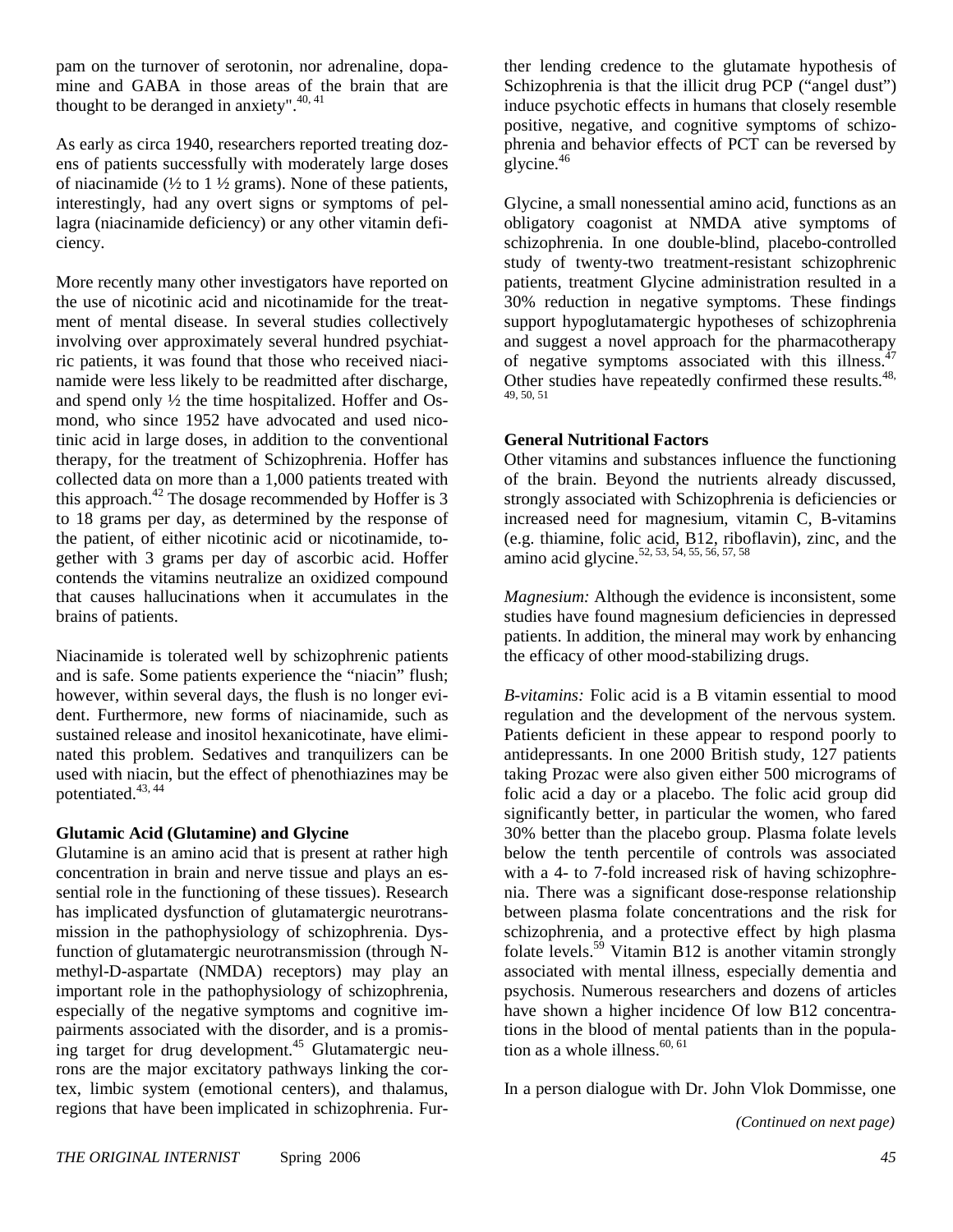of the world's foremost experts on Vitamin B12 and mental illness, he writes:

"I have published a long paper, a chapter in a book on anti-aging medicine, and a long letter on the psychiatric manifestations of vitamin B12 deficiency (1991, 1996a & b) and was the published 'expert' in a long 'The Expert Speaks' interview published in the March 1998 issue of Clinical Pearls News, a nutritional and preventive medicine abstracts journal. (Dommisse) In all these publications I mention the review article from St Louis that shows which are the commonest psychiatric syndromes caused by this vitamin deficiency: mood disorders; dementia; paranoid psychosis; and violent behavior (Zucker et al, 1981). Various authors have documented the psychotic (Hart/McCurdy), depressive (MacCallum), and consecutive affective and psychotic conditions in the same patient (Verbanck/LeBon). Doctors Levitt and Joffe, working at the Clarke Institute of Psychiatry in Toronto (where I trained, years earlier), published a report about vitamin B12 deficiency causing the psychotic form of depression, in the British Journal of Psychiatry in 1988 (Levitt/Joffe). *They also reviewed the medical literature and found that psychotic depression is more often caused by B12 deficiency than by any other known or unknown cause* [emphasis mine]. This fact is hardly ever borne in mind when psychiatrists confront a case of psychotic depression and, when they do think of it and order a serum B12 level, they will more often than not still miss the deficiency because the lab "normal range" is so low that their patient's B12 level almost always appears to be in the "normal range". At least six neurological and psychiatric papers, in top medical journals, have shown that the normal range should be regarded as at least 500-1,300 pg/ml (rather than 200-1,100), since the cerebrospinal fluid level can be deficient when the serum level drops below 500, and neuropsychiatric symptoms often occur at serum levels between 200 and 500 pg/ml (VanTiggelen et al, Lindenbaum et al, Mitsuyama/ Kogoh, Nijst et al, Ikeda et al, Regland). As for the still held misconception that the neuropsychiatric effects of B12 deficiency are always accompanied by a macrocytic anemia, it is humbling to know that this notion was already debunked in 1905 (Langdon)! Since then, many papers have stressed this point, including those by Strachan and Henderson 1965, Evans et al (1983) and Lindenbaum et al (1988)."

*Vitamin C:* Vitamin C deficiency (even sub-clinical) can manifest symptoms of mental illness. In 1957 Akerfeldt reported that the serum of schizophrenics had been found to have greater power of oxidizing N,N dimethylp-phenylenediamine than that of other persons. Several investigators then reported that this difference is due to a smaller concentration of ascorbic acid in the serum of schizophrenics than of other persons. This difference has been attributed to the poor diet and increased tendency to chronic infectious disease of the patients, and has also been interpreted as showing an increased rate of metabolism of ascorbic acid by the patients. It may be that Schizophrenics have an increased metabolism of ascorbic acid, presumably genetic in origin, and that the ingestion of massive amounts of ascorbic acid has some value in treating mental disease.

*Inositol:* This sugar molecule appears to make the brain's receptors more sensitive to serotonin, one of the chemical messengers that mediate mood. In a series of shortterm placebo-controlled trials, researchers at Ben Gurion University of the Negev in Israel found that large doses of inositol—12 to 18 grams a day—helped alleviate depression, panic disorder, and obsessive-compulsive disorder.

### **Summary**

More and more data is suggesting a role of nutrition in the cause, prevention and treatment of mental illness. If one eliminates milk/cheese, wheat, caffeine, alcohol and sweets, it would make a big difference on the symptoms of chronically mentally ill patients. In addition, palliative or curative effects may be possible by consuming a multi-vitamin/multi-mineral [with a good amount of Bvitamins] and adding a supplement program consisting of the following:

- Essential Fatty Acids—Fish Oil (EPA/DHA) 3-6 grams/day [Note: I recommend Kirunal, an EPA enhanced fish oil which provides an EPA to DHA ratio of 3:1 (which is the ratio shown beneficial in studies). Standard fish oil supplements provide a 2:1 ratio of EPA to DHA].
- Essential Fatty Acids (250 mg of GLA/day)
- Niacinamide 1-6 grams/day
- Vitamin C 1-5 grams/day
- Glycine 10-60  $g/day$
- L-Glutamine 3-10 grams/day
- Inositol 3-18 grams/day

[Note: This is a pretty "hefty" supplement program, and the doses here are doses consistent with studies. No study to date, has seen if there is a "synergistic" effect between these supplements, thus allowing one to take less of each. In my experience, many patients often achieve clinical results with less than the above, especially when doing all the above. Start with the low dose and increase each until clinical response. \*Indicates ab-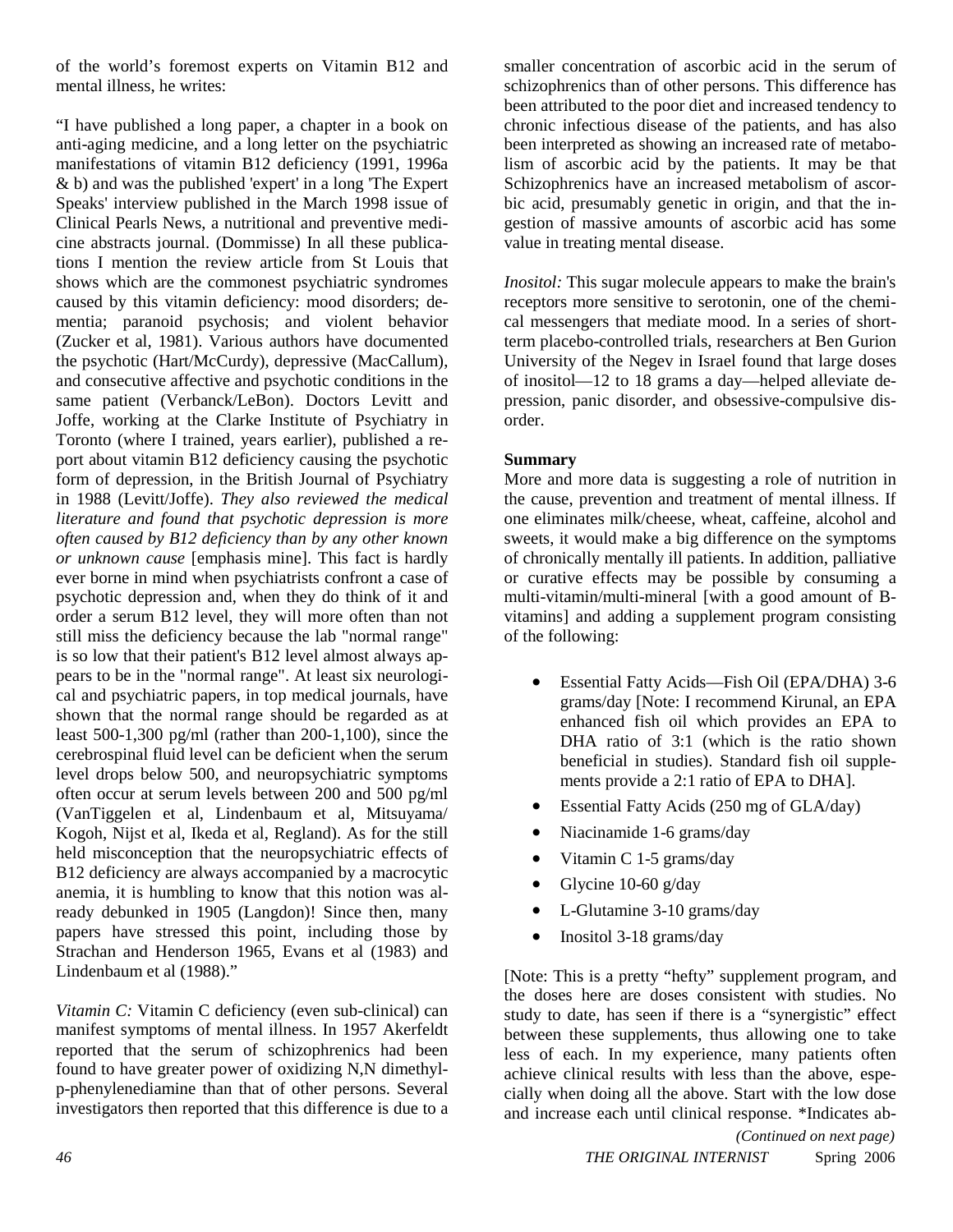solutely the most essential parts of the program.] In my experience, the presence of skin lesions, joint problems, gastrointestinal disturbances and concurrent mood disturbances strongly suggest a nutritional component to the disease. What is also of concern in mental illness is that these patients tend to self-medicate with illicit drugs, especially alcohol. The problem with drugs and alcohol is they further interfere with the nutritional process by affecting digestion, storage, utilization, and excretion of nutrients.<sup>62</sup>

Of course, not everyone with a vitamin deficiency grows violent or sinks into a clinical depression. So why might a nutritional supplement help only some people? Possible explanations include "inborn errors of metabolism" (genes that require a person get more than the "average" of nutrients for proper function), changes in the blood-brain barrier permeability, frank or subclinical (aka sub-optimal) nutrient deficiency and toxins.

Nobel Prize winner Linus Pauling said, "The methods principally used now for treating patients with mental disease are psychotherapy chemotherapy and convulsive or shock therapy." However, we have seen that perhaps, a more "natural" approach can compliment or replace these invasive approaches, which are often wrest with numerous side-effects and poor compliance.

#### **REFERENCES**

- 1) Stevens, J. Anatomy of Schizophrenia Revisited. Schizophrenia Bulletin 23(3):373-383, 1997. © 1997 National Institutes of Mental Health.]
- 2) Hoffer A. The vitamin paradigm wars. Townsend Letters for Doctors and Patients 1996;June:56-60.
- 3) Schizophrenia, cereal grains, and celiac disease. Dohan FC Del Med J 1973 Oct 45:10 303-4; Schizophrenia and wheat gluten enteropathy. Pfeiffer CC Biol Psychiatry 1984 Mar 19:3 279-80; Wheat gluten as a pathogenic factor in schizophrenia. Singh MM, Kay SR Science 1976 Jan 30 191:4225 401-2; What should be done about schizophrenia? [editorial] Horrobin DF J R Soc Med 1981 Mar 74:3 180-2; Probability and schizophrenia. Lindsay JS Br J Med Psychol 1966 Jun 39:2 145-56; [Etiology and pathogenesis of schizophrenia] Lemperiere T, Dureau F, Laberge P Rev Prat 1965 Oct 1 15:25 3311-22; Is schizophrenia rare if grain is rare? Dohan FC, Harper EH, Clark MH, Rodrigue RB, Zigas V Biol Psychiatry 1984 Mar 19:3 385-99
- 4) "Relapsed Schizophrenics: Earlier Discharge From the Hospital After Cereal-Free, Milk-Free Diet," Dohan FC, Grasberger JC, Am J Psychiatry, June 1973;130(6):685-688. 38966
- 5) "Relapsed Schizophrenics: Earlier Discharge From the Hospital After Cereal-Free, Milk-Free Diet," Dohan FC, Grasberger JC, Am J Psychiatry, June 1973;130(6):685-688. 38966
- 6) "Lead, Celiac Disease Linked to Schizophrenia," Autism Res Rev Int, 2004;18(1):4/Eaton W, Mortensen PB, et al, BMJ, February 21, 2004;328:438-439.
- 7) Coeliac disease and schizophrenia. Walsh D Br Med J 1973 Apr 28 2:860 242; Diet (gluten) and schizophrenia. Ross-Smith P, Jenner FA J Hum Nutr 1980 Apr 34:2 107-12; Is celiac disease a

clue to the pathogenesis of schizophrenia? Dohan FC Ment Hyg 1969 Oct 53:4 525-9

- 8) "Wheat Gluten as a Pathogenic Factor in Schizophrenia," Singh MM, Kay SR, Science, January 1976;191:401-402. 38921
- 9) "Opioid Peptides Derived From Food Proteins: The Exorphins," Zioudrou C, Streaty RA, Klee WA, J Biol Chem, April 10, 1979;254(7):2446-2449. 38954
- 10) "Opioid Peptides Derived From Food Proteins: The Exorphins," Zioudrou C, Streaty RA, Klee WA, J Biol Chem, April 10, 1979;254(7):2446-2449. 38954
- 11) "Wheat Gluten as a Pathogenic Factor in Schizophrenia," Singh MM, Kay SR, Science, January 1976;191:401-402. 38921
- 12) 1.Klee W, Zioudrou C et al: Exorphins: Peptides with Opioid Activity Isolated from Wheat Gluten, and their Possible Role in the Etiology of Schizophrenia. In eds. Uspin E, Bunney WE, Kline N: Endorphins in Mental Health Research. 1977: 209-218; Dohan FC et al: Is Schizophrenia Rare if Grain is Rare? Biological Psychiatry. 1984; 19: 385-399; Dohan FC: Schizophrenia: Possible Relationship to Cereal Grains and Celiac Disease. In eds. Sankar siva DV, Schizophrenia: Current Concepts and Research. New York. PDJ Publ. 1969: 539-551; Singh MM, Kay SR: Wheat Gluten as a Pathogenic Factor in Schizophrenia. Science, 1976; 191: 401-402; Rice JR, Ham CH etal: Another Look at Gluten in Schizophrenia. Am J Psychiatry. 1978:135; 1417-1419.
- 13) Guilliams, T. Fatty Acids: Essential…Therapeutic. The Standard: A concise update of important issues concerning natural health ingredients. May/June 2000. PO Box 1060, Stevens Point, WI 54481
- 14) Assies J, Lieverse R, Vreken P, Wanders RJA, Dingemans PMJA, Linszen DH. Significantly reduced docosahexaenoic and docosapentaenoic acid concentrations in erythrocyte membranes from schizophrenic patients compared with a carefully matched control group. Biol Psychiatry 2001;49:510-522; Peet M, Brind J, Ramchand CN, Shah S, Vankar GK. Two double-blind placebo-controlled pilot studies of eicosapentaenoic acid in the treatment of schizophrenia. Schizophr Res 2001 Apr 30;49 (3):243-51; Assies J, Lieverse R, Vreken P, Wanders RJA, Dingemans PMJA, Linszen DH. Significantly reduced docosahexaenoic and docosapentaenoic acid concentrations in erythrocyte membranes from schizophrenic patients compared with a carefully matched control group. Biol Psychiatry 2001;49:510- 522.
- 15) "Omega-3 Fatty Acids as a Psychotherapeutic Agent for a Pregnant Schizophrenic Patient," Su KP, Shen WW, Huang SY, Eur Neuropsychopharmacol, August 2001;11(4):295-299. 41558
- 16) "Penicillin and Essential Fatty Acid Supplementation in Schizophrenia," Vaddadi KS, Prostglandins Med, 1979;2:77-80. 38919
- 17) Stoll, A. et al. Omega 3 Fatty Acids in Bipolar Disorder. A Preliminary Double-blind, Placebo-Controlled Trial. Arch Gen Psychiatry. 1999;56:407-412
- 18) Carol Ness. San Francisco Chronicle. Can Vitamins, Omega Fats Improve Behavior? Study links diet to mental health. Wednesday, January 15<sup>th</sup>, 2003.
- 19) Gesch, C. B. et al. Influence of supplementary vitamins, minerals and essential fatty acids on the antisocial behavior of young adult prisoners. Randomised, placebo-controlled trial. British Journal of Pyschiatry (2002), 181, 22-28.
- 20) Vitamin Cure: Can common nutrients curb violent tendencies and dispel clinical depression? By Susan Freinkel Photography by Dan Winters DISCOVER Vol. 26 No. 05 | May 2005 | Biology & Medicine
- 21) Rudin DO (1982), The dominant diseases of modernized societies as omega-3 essential fatty acid deficiency syndrome: substrate beriberi. Med Hypotheses 8(1):17-47; Rudin DO (1981), The major psychoses and neuroses as omega-3 essential fatty *(Continued on next page)*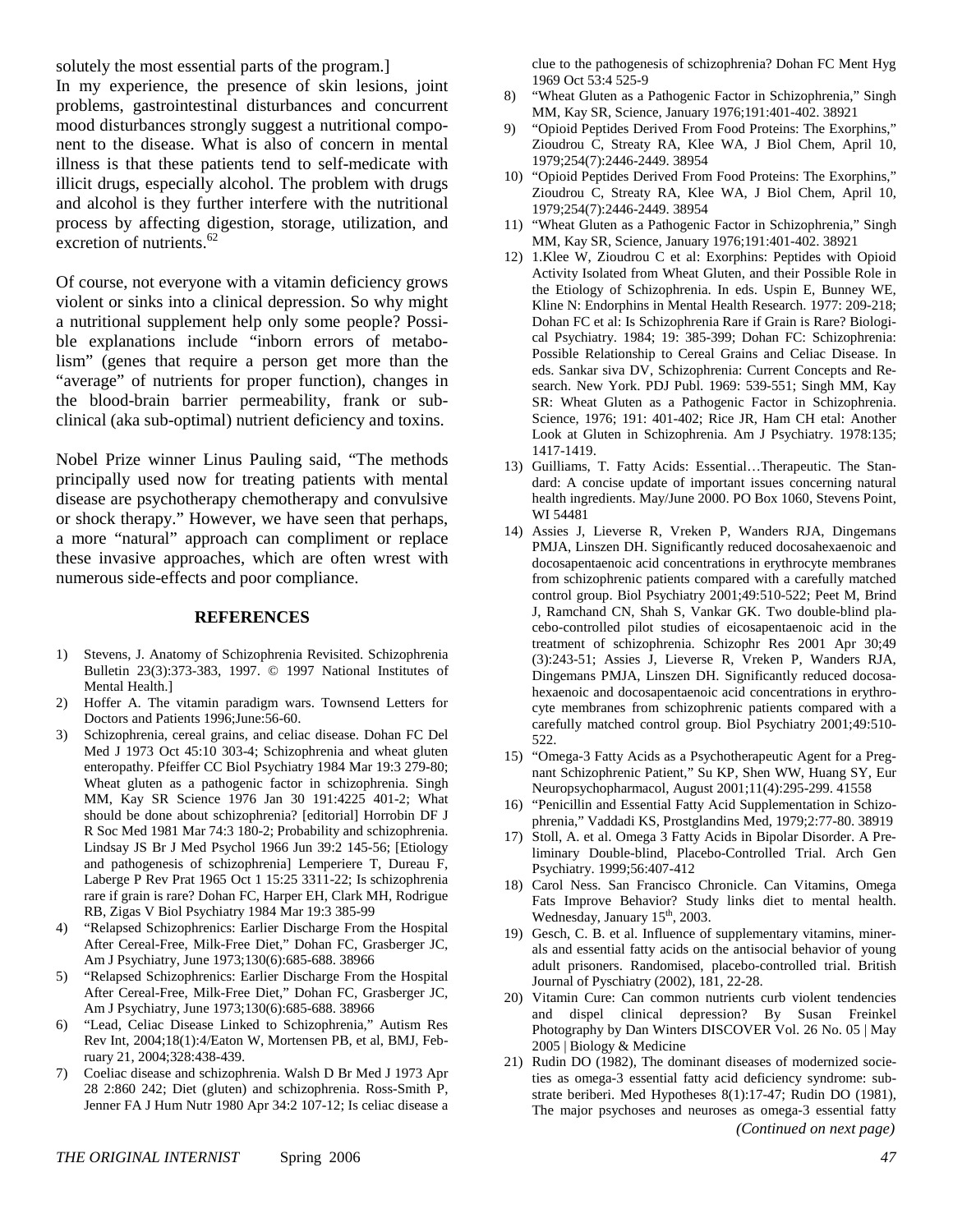acid deficiency syndrome: substrate pellagra. Biol Psychiatry 16 (9):837-850.

- 22) Horrobin DF (1998), The membrane hypothesis of schizophrenia. Schizophr Res 30(3):193-208; Horrobin DF (1996), Schizophrenia as a membrane lipid disorder, which is expressed throughout the body. Prostaglandins, Leukot Essent Fatty Acids 55(1-2):3-7; Horrobin DF, Bennett CN (1999), Depression and bipolar disorder: relationships to impaired fatty acid and phospholipid metabolism and to diabetes, cardiovascular disease, immunological abnormalities, cancer, ageing and osteoporosis. Possible candidate genes. Prostaglandins, Leukot Essent Fatty Acids 60(4):217-234; Horrobin DF, Glen AI, Hudson CJ (1995), Possible relevance of phospholipid abnormalities and genetic interactions in psychiatric disorders: the relationship between dyslexia and schizophrenia. Med Hypotheses 45(6):605-613; Horrobin DF, Glen AI, Vaddadi K (1994), The membrane hypothesis of schizophrenia. Schizophr Res 13(3):193-207.
- 23) Essential Fatty Acids and the Brain," Haag M, Can J Psychiatry, April 2003;48(3):195-203.
- 24) Assies J, Lieverse R, Vreken P, Wanders RJA, Dingemans PMJA, Linszen DH. Significantly reduced docosahexaenoic and docosapentaenoic acid concentrations in erythrocyte membranes from schizophrenic patients compared with a carefully matched control group. Biol Psychiatry 2001;49:510-522.
- 25) Bell JG, Sargent JR, Tocher DR, Dick JR. Red blood cell fatty acid compositions in a patient with autistic spectrum disorder: a characteristic abnormality in neurodevelopmental disorders? Prostaglandins Leukot Essent Fatty Acids 2000;63(1/2):21-25.
- 26) Puri BK, Counsell SJ, Richardson AJ, Horrobin DF (2002), Eicosapentaenoic acid in treatment-resistant depression. Arch Gen Psychiatry 59(1):91-92 [letter]; Puri BK, Richardson AJ, Horrobin DF et al. (2000), Eicosapentaenoic acid treatment in schizophrenia associated with symptom remission, normalization of blood fatty acids, reduced neuronal membrane phospholipid turnover and structural brain changes. Int J Clin Pract 54 (1):57-63; Laugharne JD, Mellor JE, Peet M (1996), Fatty acids and schizophrenia. Lipids 31(suppl):S163-S165.; Mellor JE, Laugharne JD, Peet M (1995), Schizophrenic symptoms and dietary intake of n-3 fatty acids. Schizophr Res 18(1):85-86; Peet M, Brind J, Ramchand CN et al. (2001), Two double-blind placebo-controlled pilot studies of eicosapentaenoic acid in the treatment ofschiozophrenia. Schizophr Res 49(3):243-251; Peet M, Glen I, Horrobin D, eds. (1999), Phospholipid Spectrum Disorder in Psychiatry. Carnforth, U.K.: Marius Press; Peet M, Laugharne JD, Mellor J, Ramchand CN (1996), Essential fatty acid deficiency in erythrocyte membranes from chronic schizophrenic patients, and the clinical effects of dietary supplementation. Prostaglandins, Leukot Essent Fatty Acids 55(1-2):71-75.
- 27) Wright, J. Treatment of Chronic Anxiety and Associated Physical Complaints with Niacinamide and Essential Fatty Acids: Two Cases. Journal of Orthomolecular Medicine. Vol. 7, No. 3, 1995
- 28) Assies J, Lieverse R, Vreken P, Wanders RJA, Dingemans PMJA, Linszen DH. Significantly reduced docosahexaenoic and docosapentaenoic acid concentrations in erythrocyte membranes from schizophrenic patients compared with a carefully matched control group. Biol Psychiatry 2001;49:510-522.
- 29) Raclot, T. et al. "Site-specific regulation of gene expression by n-3 polyunsaturated fatty acids in rat white adipose tissues." Journal of Lipid Research 38:1963-1972.
- 30) Nicholas Calvino, DC, MHC. Modern Foods Solution: How To Achieve Vibrant Health In A Toxic World! CenterPoint Press, Scottsdale, AZ 2004
- 31) "Penicillin and Essential Fatty Acid Supplementation in Schizophrenia," Vaddadi KS, Prostglandins Med, 1979;2:77-80. 38919
- 32) "Two Double-Blind Placebo-Controlled Pilot Studies of Ei-

cosapentaenoic Acid in the Treatment of Schizophrenia," Peet M, Brind J, Ramchand CN, Shah S, Vankar GK, Schizophrenia Res, 2001;49:243-251.

- 33) Horrobin, DF. The membrane phospholipid hypothesis as a biochemical basis for the neurodevelopmental concept of schizophrenia. Schizophr Res, 1998; 30:193-208; Ward PE, Sutherland J, Glen EMT, Glen AIM.; Niacin skin flush in schizophrenia: a preliminary report. Schizophr Res, 1998; 29:269-274; Horrobin DF, Bennett CN. Depression and bipolar disorder: relationships to impaired fatty acid and phospholipid metabolism and to diabetes, cardiovascular disease, immunological abnormalities, cancer, ageing and osteoporosis. Prostaglandins, Leukotrienes and Essential Fatty Acids, 1999; 60 (4):217-234; Horrobin DF, Bennett CN. New gene targets related to schizophrenia and other psychiatric disorder: enzymes, binding proteins and transport proteins involved in phospholipid and fatty acid metabolism. Prostaglandins, Leukotrienes and Essential Fatty Acids, 1999; 60(3):141-167; Stoll AL, et al. Omega 3 fatty acids in bipolar disease: a preliminary doubleblind, placebo-controlled trial. Arch Gen Psychiatry, 1999; 56:407-412; Peet M, Murphy B, Shay J, Horrobin D. Depletion of omega-3 fatty acid levels in red blood cell membranes of depressive patients. Biol Psychiatry, 1998; 43:315-319; Edwards R, Peet M, Shay J, Horrobin D. Omega-3 polyunsaturated fatty acid levels in the diet and in red blood cell membranes of depressed patients. J of Affective Disorders, 1998; 48:149-155; Stevens LJ, et al. Omega-3 fatty acids in boys with behavior, learning, and health problems. Physiology & Behavior, 1996; 59(4/5):915-920; Mellor JE, Peet M. Double-blind, placebo-controlled, trial of omega-3 fatty acids as an adjunct to the treatment of schizophrenia. Presented at the winter Schizophrenia workshop, Davos, 7-13 Feb 98, submitted for publication.
- 34) No author listed. Niacinamide: Monograph. Alternative Medicine Review. Volume 7 (6), p. 525-529, 2002.
- 35) Wittenborn JR. Niacin in the long-term treatment of schizophrenia. Arch Gen Psychiatry 1973;28:308-315.
- 36) No author listed. Niacinamide: Monograph. Alternative Medicine Review. Volume 7 (6), p. 525-529, 2002.
- 37) Green RG. Subclinical pellagra: its diagnosis and treatment. Schizophrenia 1970;2:70-79.
- 38) Kaufman, W. Niacinamide Therapy for Joint Mobility: Thereapuetic Reversal of A Common Clinical Manifestation of The Normal Aging Process. Connecticut State Medical Journal; 3252 (28), p. 584-589, 1951.
- 39) Jonas, W. The Effect of Niacinamide On Osteoarthritis: A Pilot Study. Inflamm Res 45, p. 330-334, 1996.
- 40) Mohler H et al: Nicotinamide is a brain constituent with benzodiazepine-like actions. Nature 1979; 278:563.
- 41) No author listed. Niacinamide: Monograph. Alternative Medicine Review. Volume 7 (6), p. 525-529, 2002.
- 42) No author listed. Niacinamide: Monograph. Alternative Medicine Review. Volume 7 (6), p. 525-529, 2002.
- 43) "Massive Niacin Treatment in Schizophrenia: Review of a Nine-Year Study," Osmond H, Hoffer A, Lancet, February 10, 1962:316-320. 38947
- 44) "Introduction of Niacin as the First Successful Treatment for Cholesterol Control, A Reminiscence," Parsons WB, J Orthomolecular Med, 2000;15(3):121-126.
- 45) The Emerging Role of Glutamate in the Pathophysiology and Treatment of Schizophrenia Donald C. Goff, M.D. and Joseph T. Coyle, M.D.
- 46) Biol Psychiatry 1999 Mar 15;45(6):668-79 A.E. Bennett Research Award. Reversal of phencyclidine-induced effects by glycine and glycine transport inhibitors. Javitt DC, Balla A, Sershen H, Lajtha A

*(Continued on next page)* 

*48 THE ORIGINAL INTERNIST* Spring 2006